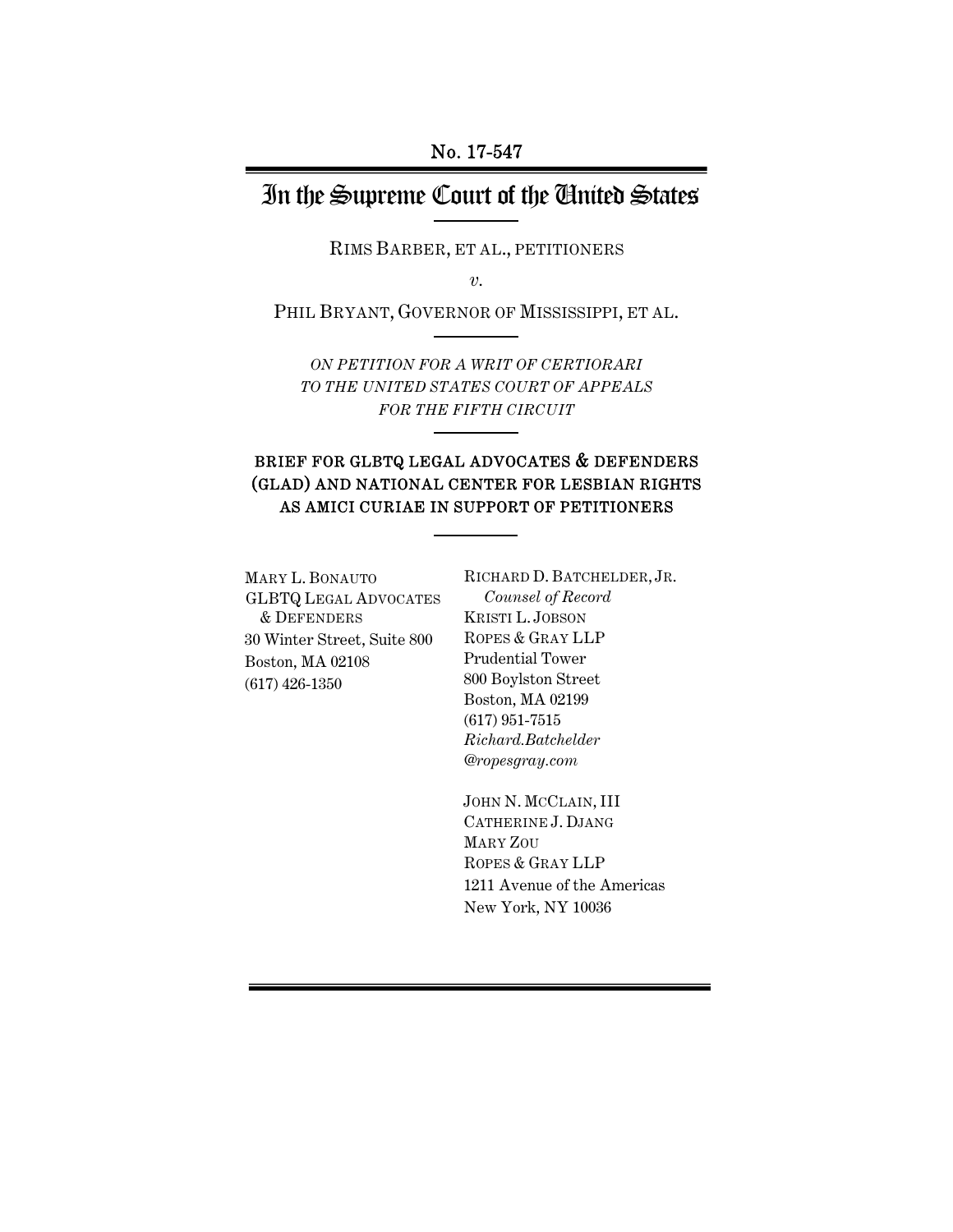## TABLE OF CONTENTS

| Page                                                                                                  |
|-------------------------------------------------------------------------------------------------------|
|                                                                                                       |
|                                                                                                       |
| Argument:                                                                                             |
| Discriminatory class legislation that deprives<br>Ι.<br>LGBT persons' liberty or dignity is           |
| HB 1523 is class legislation that<br>II.<br>unconstitutionally discriminates against LGBT             |
| A. HB 1523 seeks to abolish constitutional<br>protections for LGBT persons set forth in               |
| B. HB 1523 causes myriad harms to LGBT<br>persons                                                     |
| III. HB 1523's casting as protective of moral and<br>religious values does not render the statute     |
| IV. The Fifth Circuit's decision conflicts with both<br>the decisions of its sister circuits and this |
| A. The Fifth Circuit's decision conflicts with                                                        |
| $\rm{B}$ .<br>The Fifth Circuit erred in holding that<br>petitioners lack standing to assert a denial |
|                                                                                                       |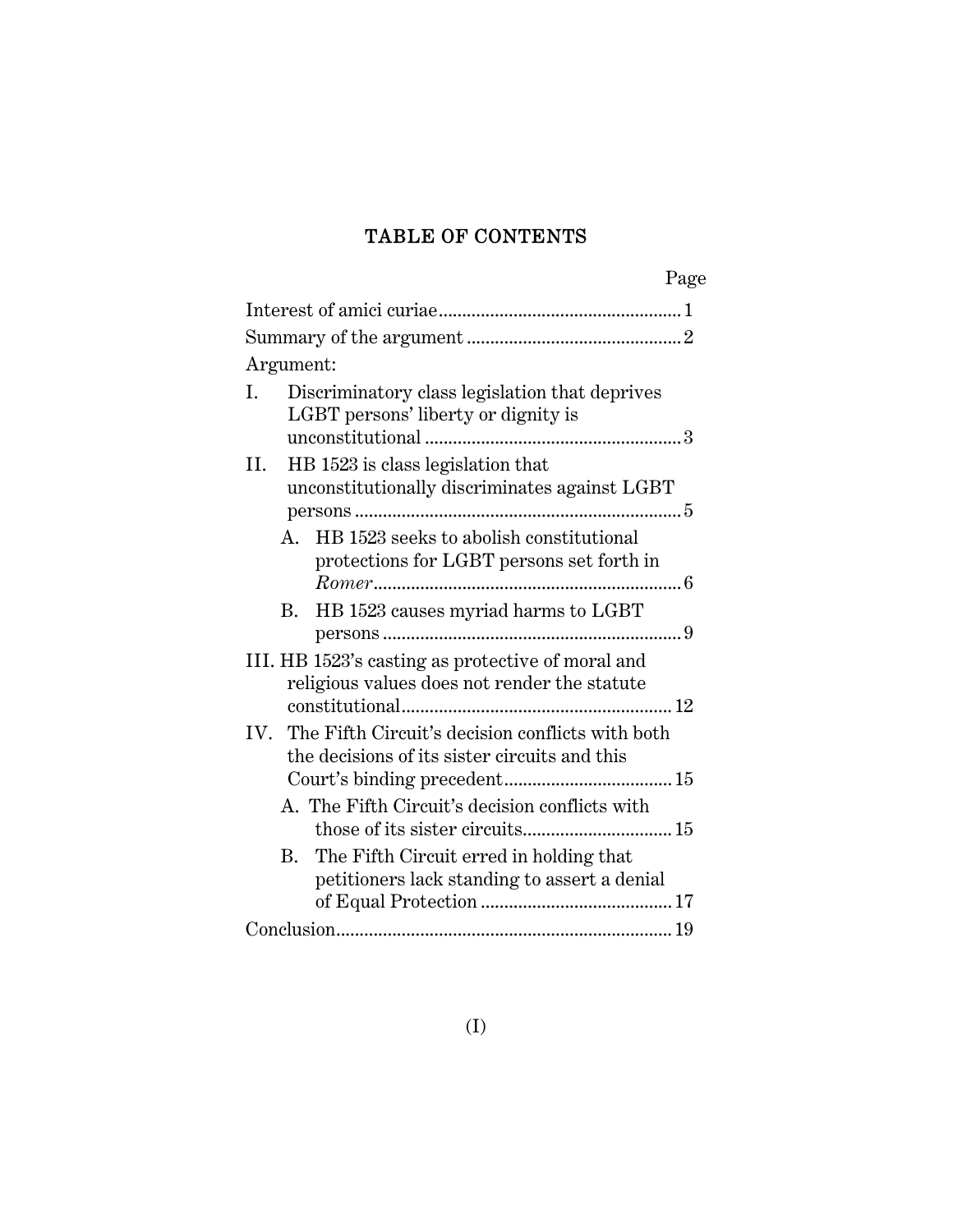## TABLE OF AUTHORITIES

Page(s)

Cases:

| Bostic v. Schaefer, 760 F.3d 352 (4th Cir.), cert.                                            |
|-----------------------------------------------------------------------------------------------|
| Bray v. Alexandria Women's Health Clinic, 506                                                 |
| Campaign for S. Equality v. Miss. Dep't of<br><i>Human Servs.</i> , 175 F. Supp. 3d 691 (S.D. |
| Christian Legal Soc'y v. Martinez, 561 U.S. 661                                               |
| Clapper v. Amnesty Int'l USA, 568 U.S. 398                                                    |
| Eisenstadt v. Baird, 405 U.S. 438 (1972)7                                                     |
| Glenn v. Brumby, 663 F.3d 1312 (11th Cir. 2011)11                                             |
| Hassan v. City of New York, 804 F.3d 277 (3d                                                  |
| Heckler v. Mathews, 465 U.S. 728 (1984) 17                                                    |
| Hunter v. Underwood, 471 U.S. 222 (1985)7, 14                                                 |
| Lawrence v. Texas, 539 U.S. 558 (2003)  passim                                                |
| Lujan v. Defenders of Wildlife, 504 U.S. 555                                                  |
| Moore v. U.S. Dep't of Agric. on Behalf of<br>Farmers Home Admin., 993 F.2d 1222 (5th         |
|                                                                                               |
| Northeastern Fla. Chapter of the Associated<br>Gen. Contracts of Am. v. City of               |
| Jacksonville, 508 U.S. 656 (1993)  18                                                         |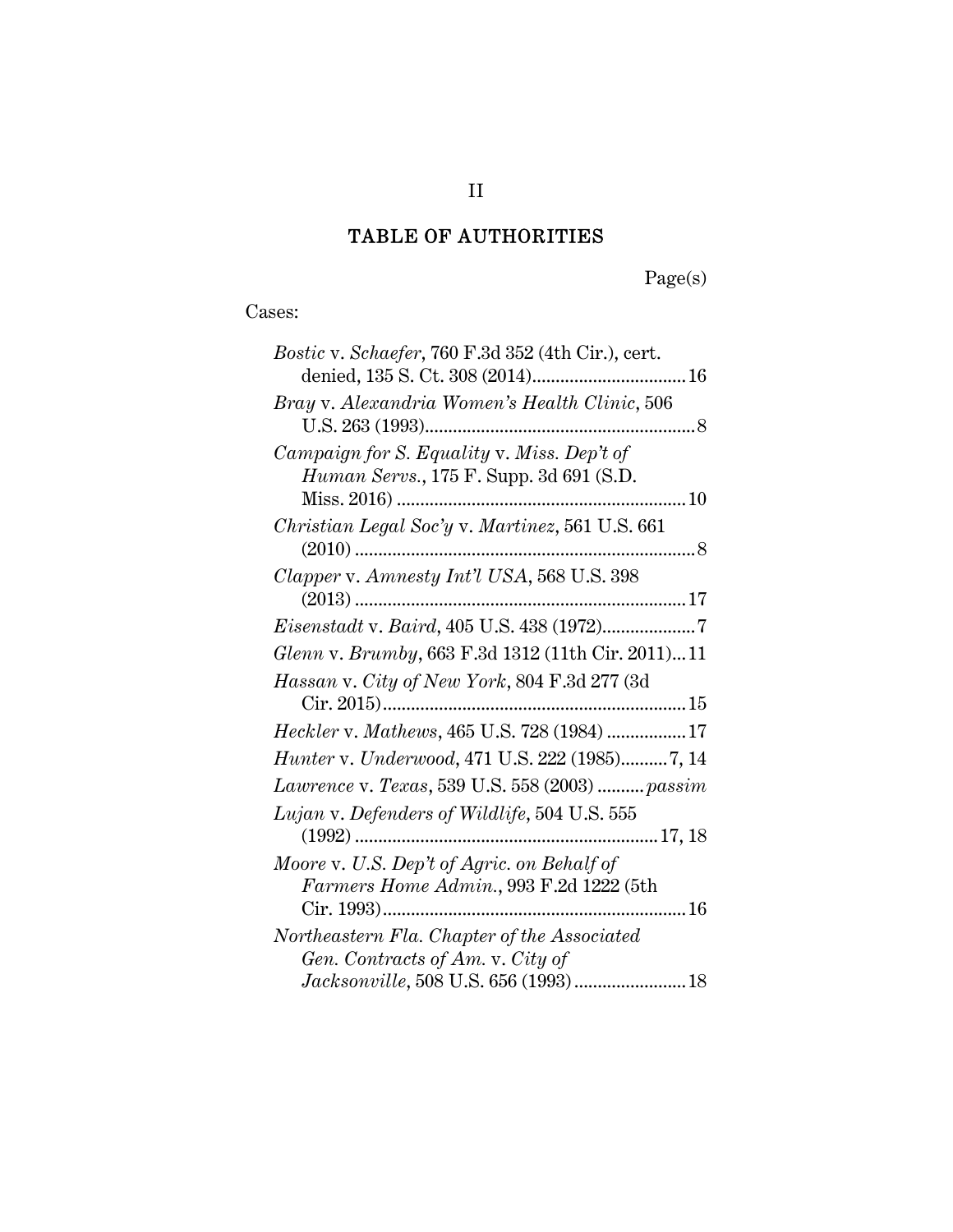# III

Cases—Continued:

| Obergefell v. Hodges, 135 S. Ct. 2584 (2015)  passim                               |
|------------------------------------------------------------------------------------|
|                                                                                    |
|                                                                                    |
| Romer v. Evans, 517 U.S. 620 (1996) passim                                         |
| Smith v. City of Cleveland Heights, 760 F.2d 720                                   |
| (6th Cir. 1985), cert. denied, 474 U.S. 1056                                       |
|                                                                                    |
| Time Warner Cable, Inc. v. Hudson, 667 F.3d                                        |
| 630 (5th Cir. 2012), cert. denied, 567 U.S. 924                                    |
|                                                                                    |
| United States v. Windsor, 133 S. Ct. 2675                                          |
|                                                                                    |
|                                                                                    |
|                                                                                    |
| Valley Forge Christian Coll. v. Ams. United for                                    |
| Separation of Church & State, Inc., 454 U.S.                                       |
|                                                                                    |
|                                                                                    |
| Village of Arlington Heights v. Metro. Hous.<br>Dev. Corp., 429 U.S. 252 (1977) 14 |
| Walker v. City of Mesquite, 169 F.3d 973 (5th                                      |
| Cir. 1999), cert. denied, 528 U.S. 1131 (2000) 16                                  |
| Whitaker v. Kenosha Unified Sch. Dist., 858                                        |

Constitution and statutes:

| Mississippi House Bill 1523, codified at Miss. |
|------------------------------------------------|
|                                                |
|                                                |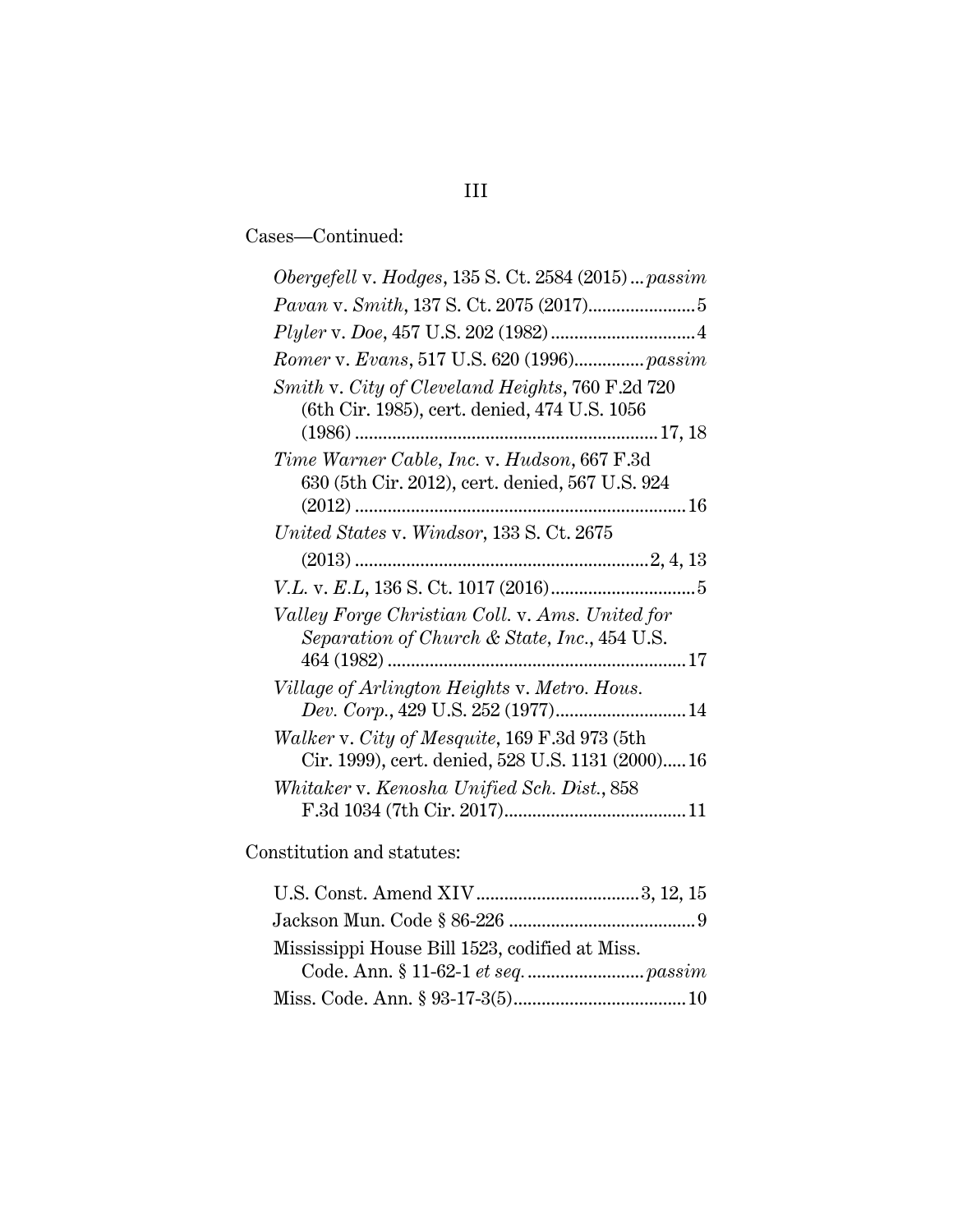#### Miscellaneous:

| Arielle Dreher, Fostering Children on a Faith-     |  |
|----------------------------------------------------|--|
| based Fast Track, Jackson Free Press (Sept.        |  |
|                                                    |  |
| Geoff Pender, Lawmaker: State Could Stop           |  |
| <i>Marriage Licenses Altogether</i> , The Clarion- |  |
|                                                    |  |

## IV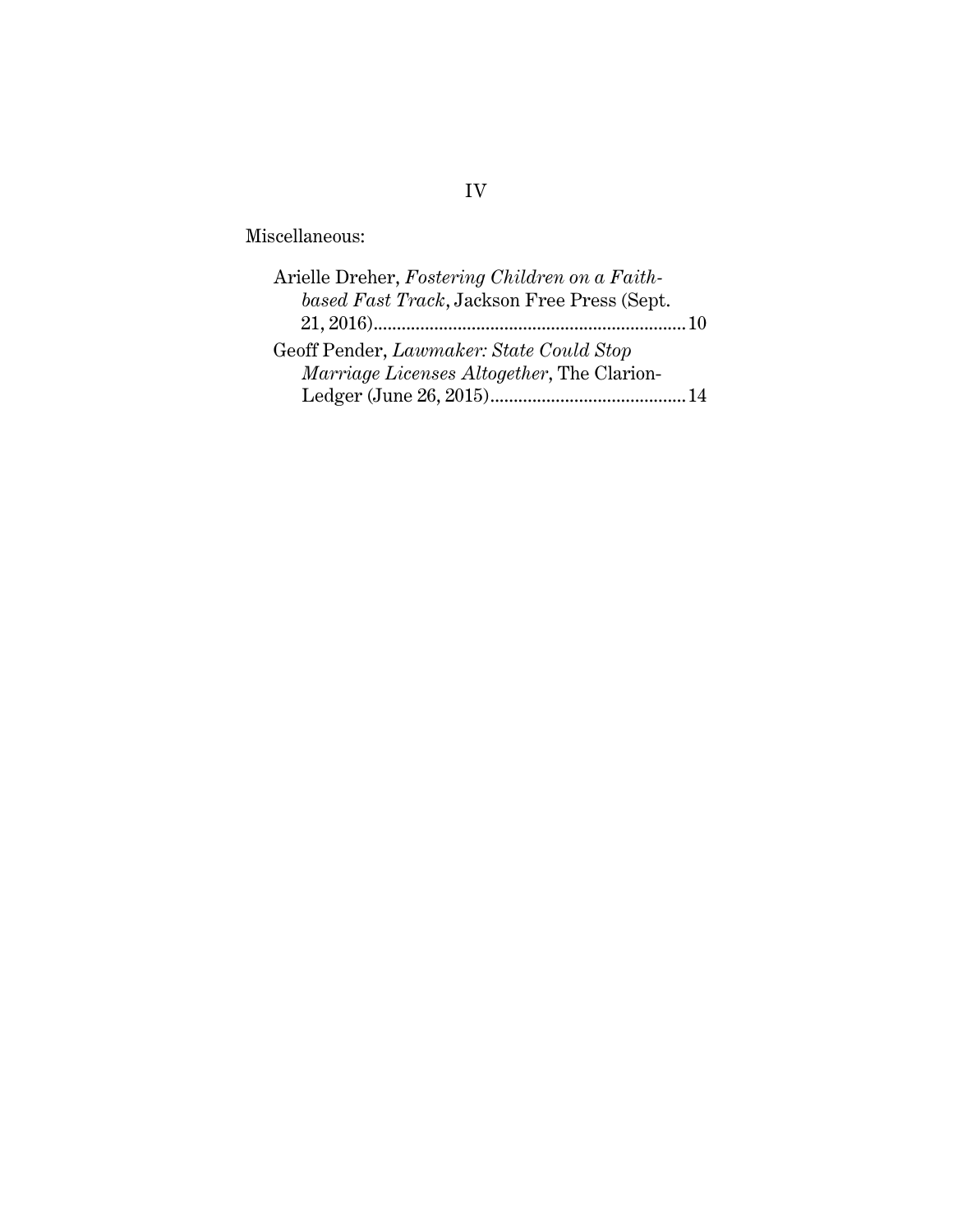## In the Supreme Court of the United States

NO. 17-547

RIMS BARBER, ET AL., PETITIONERS

*v.* 

PHIL BRYANT, GOVERNOR OF MISSISSIPPI, ET AL.

*ON PETITION FOR A WRIT OF CERTIORARI TO THE UNITED STATES COURT OF APPEALS FOR THE FIFTH CIRCUIT*

### BRIEF FOR GLBTQ LEGAL ADVOCATES & DEFENDERS (GLAD) AND NATIONAL CENTER FOR LESBIAN RIGHTS AS AMICI CURIAE IN SUPPORT OF PETITIONERS

#### INTEREST OF AMICI CURIAE1

Through litigation, public policy advocacy, and education, GLBTQ Legal Advocates & Defenders (GLAD) works to create a just society free of discrimination based on gender identity and expression, HIV status, and sexual orientation. GLAD has litigated widely in both state and federal courts regarding marriage, the

<sup>&</sup>lt;sup>1</sup> Counsel for each party was informed at least 10 days prior to this brief's due date of amici curiae's intention to file this brief. Petitioners have filed blanket consent to the filing of amicus curiae briefs, and respondents have consented to the filing of this amicus curiae brief. No counsel for any party authored this brief in whole or in part, and no person or entity, other than amici curiae or their counsel made a monetary contribution intended to fund the preparation or submission of this brief.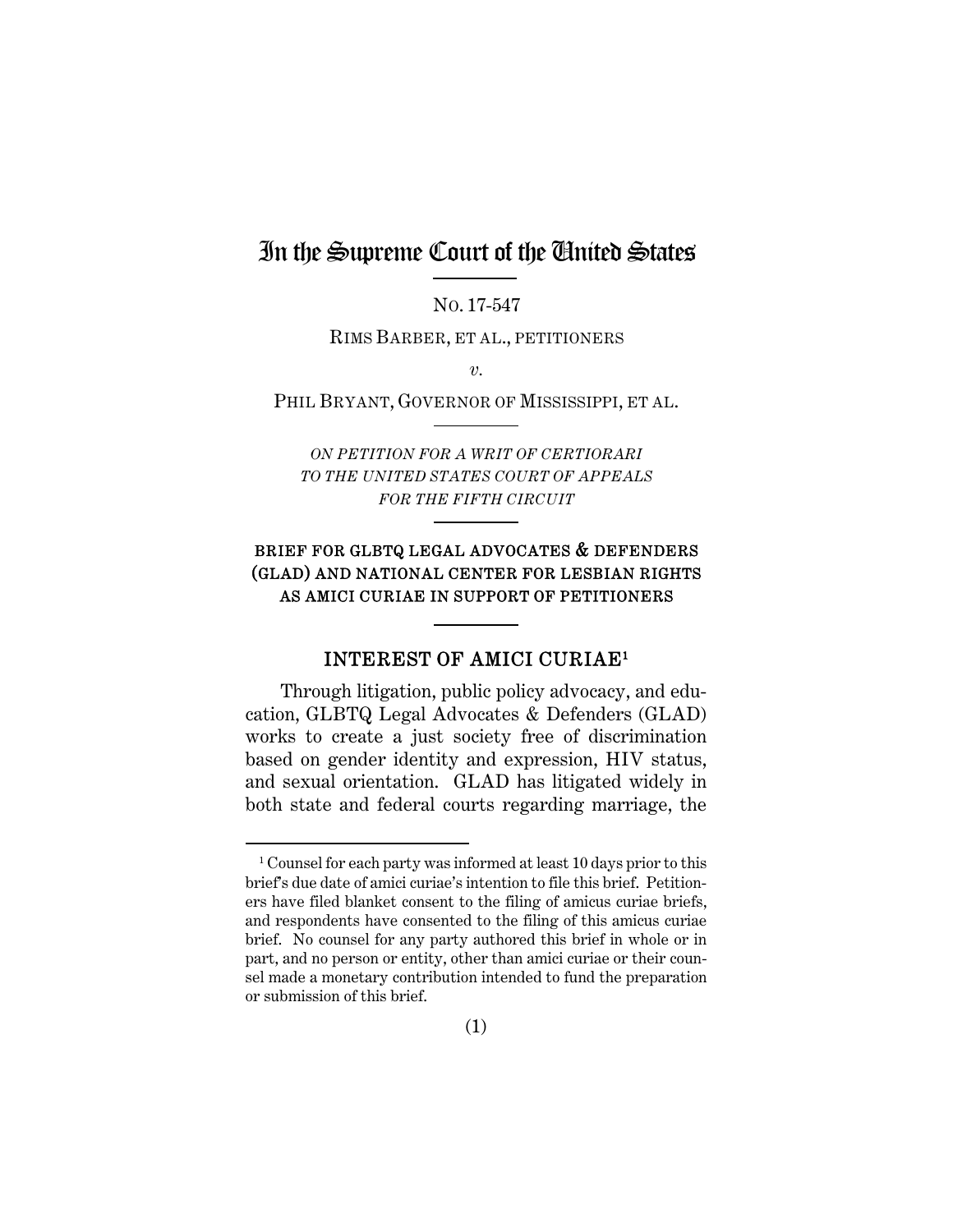federal Defense of Marriage Act, and marriage recognition, as well as equal treatment for lesbian, gay, bisexual, and transgender (LGBT) persons like all others.

The National Center for Lesbian Rights (NCLR) is a national legal advocacy organization for LGBT persons. NCLR has litigated cases representing same-sex couples seeking both the freedom to marry and equal recognition of their marriages in states across the country, including married same-sex couples from Tennessee in *Obergefell* v. *Hodges*, 135 S. Ct. 2584 (2015). NCLR has also represented transgender children, parents, and individuals seeking equal protection and recognition in a variety of employment, family law, school, asylum, and health care cases.

#### SUMMARY OF THE ARGUMENT

The legacy of the Equal Protection Clause, and this Court's long history of applying it, is that discriminatory class-based legislation is unconstitutional. This Court has made clear in *Romer*, *Lawrence*, *Windsor*, and *Obergefell* that LGBT persons must be accorded the same liberty and dignity the Constitution guarantees to all. These rights, long sought and finally won, are imperiled by recent legislation in Mississippi that specifically targets LGBT persons.

Mississippi's House Bill 1523, codified at Miss. Code. Ann. § 11-62-1 *et seq.* (HB 1523), is class legislation that seeks to relegate LGBT persons to the second-class status from which they have only recently begun to escape. The statute revives forms of discrimination this Court has said must be left behind, and sets LGBT persons apart as a group of persons unworthy of the State government's protection whenever those who injure them assert that they were acting pursuant to certain State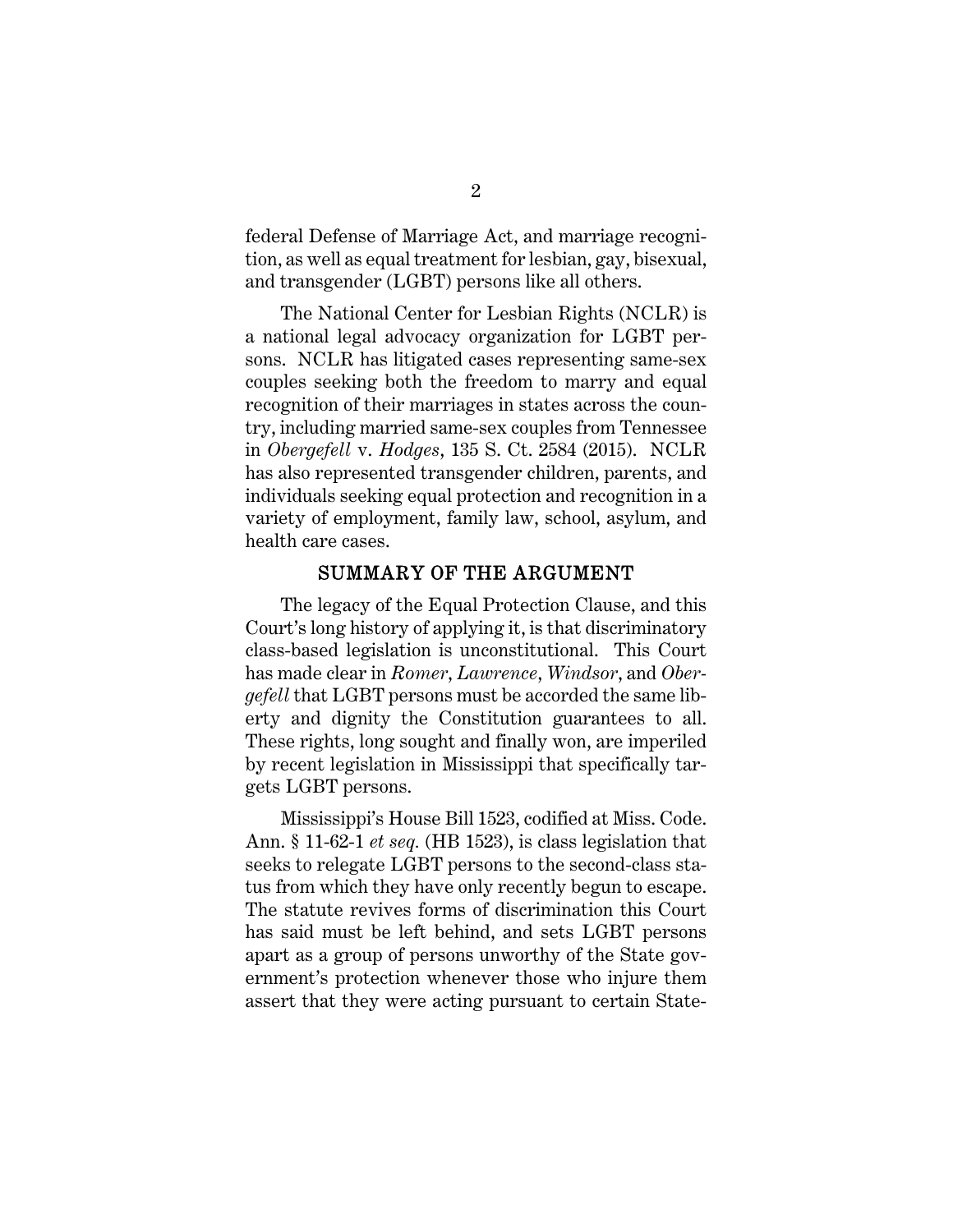approved moral or religious beliefs. In so doing, HB 1523 inflicts serious harms upon LGBT Mississippians.

HB 1523's proponents defend the statute as necessary to protect certain preferred moral and religious views. But these justifications neither change the statute's discriminatory character nor render it constitutional. HB 1523 is one of a series of thinly-veiled assaults on the Court's decisions regarding LGBT rights, which seek to sap the spirit of these decisions and undermine the constitutionally-promised equality of citizenship they acknowledge and enforce.

The Court must reject these efforts. The injuries caused by HB 1523 are sufficient to provide petitioners standing to challenge HB 1523 here, and the Court must grant petitioners certiorari to make clear to divergent Circuits that individuals subjected to harm by discriminatory class legislation like HB 1523 may bring suit to remedy the harm done to them: the denial of full and equal participation in society they are guaranteed by the Constitution.

#### ARGUMENT

## I. DISCRIMINATORY CLASS LEGISLATION THAT DEPRIVES LGBT PERSONS' LIBERTY OR DIGNITY IS UNCONSTITUTIONAL

Our Nation's history is unfortunately replete with attempts by the majority to enact laws that prevent minority groups from enjoying the liberty and dignity the Constitution guarantees to all. The Equal Protection Clause of the Fourteenth Amendment was adopted in the early years of Reconstruction to combat such discrimination, and to ensure that our majoritarian system does not result in the creation of political underclasses.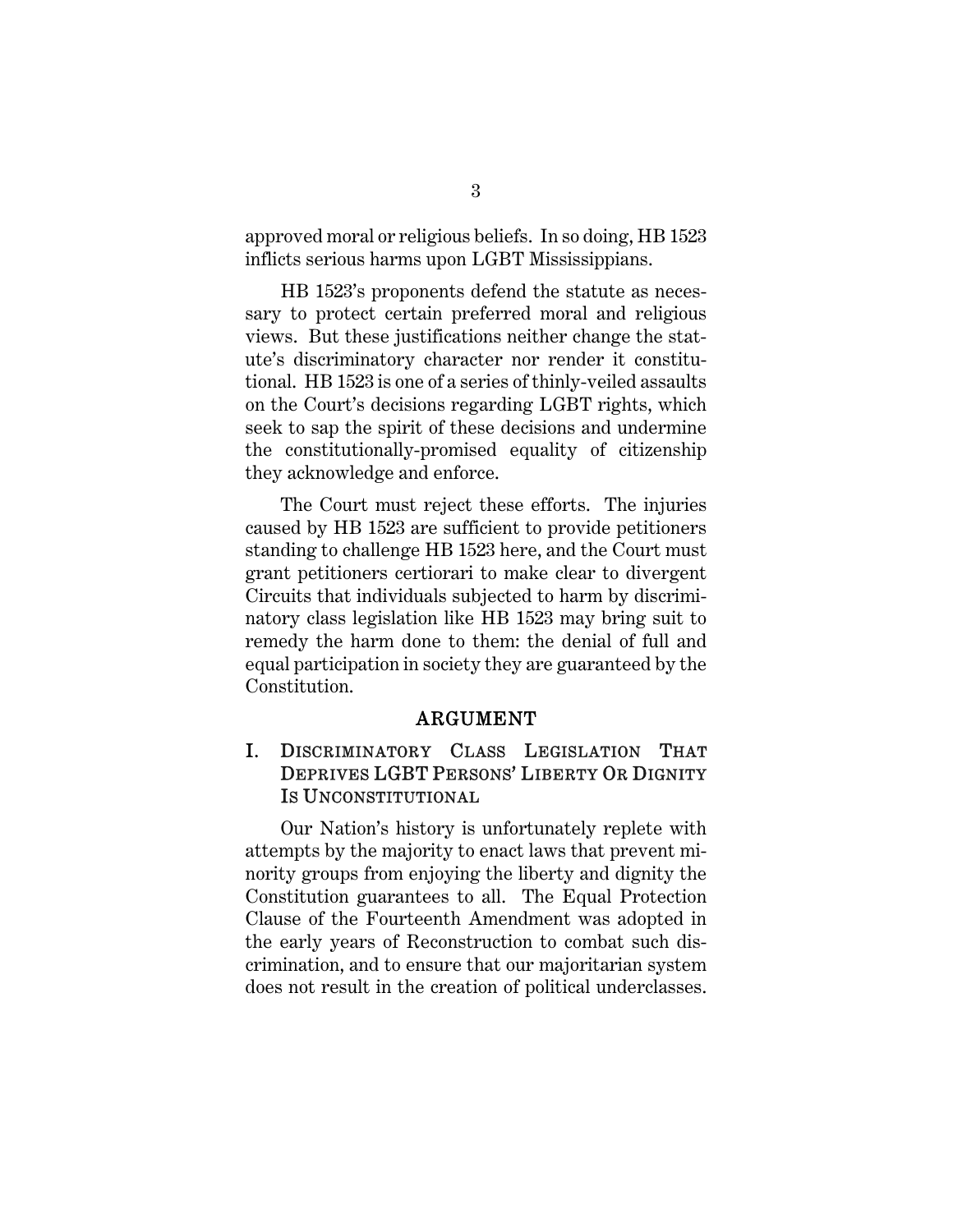See *Plyler* v. *Doe*, 457 U.S. 202, 213 (1982) ("The Equal Protection Clause was intended to work nothing less than the abolition of all caste-based and invidious classbased legislation.").

Our history also demonstrates that this Court will protect groups marginalized by discriminatory class legislation. LGBT persons comprise a minority group that has only recently been recognized as equally worthy of constitutional protection. Over the past twenty years, the Court has struck down legislative efforts to deprive LGBT persons of the liberty and dignity that the majority generally takes for granted.

In 1996, the Court struck down an amendment to the Colorado Constitution that sought to prevent State actors from protecting gay, lesbian, and bisexual persons from discrimination on the basis of their sexual orientation. *Romer* v. *Evans*, 517 U.S. 620 (1996). Seven years later, the Court struck down a Texas law criminalizing same-sex intimacy, finding that to hold otherwise would be "demean[ing to] the lives of homosexual persons." *Lawrence* v. *Texas*, 539 U.S. 558, 575 (2003). The Court next invalidated the federal Defense of Marriage Act (DOMA) in 2013, holding that the federal government could not deny the legal status of same-sex couples married under State law, whose "relationship[s had been] deemed by the State worthy of dignity in the community equal with all other marriages." *United States* v. *Windsor*, 133 S. Ct. 2675, 2692 (2013). And most recently, the Court found that the Constitution's fundamental right to marry extends equally to same-sex couples under the Due Process and Equal Protection Clauses. *Obergefell* v. *Hodges*, 135 S. Ct. 2584, 2602, 2604 (2015) (noting that "laws excluding same-sex couples from the marriage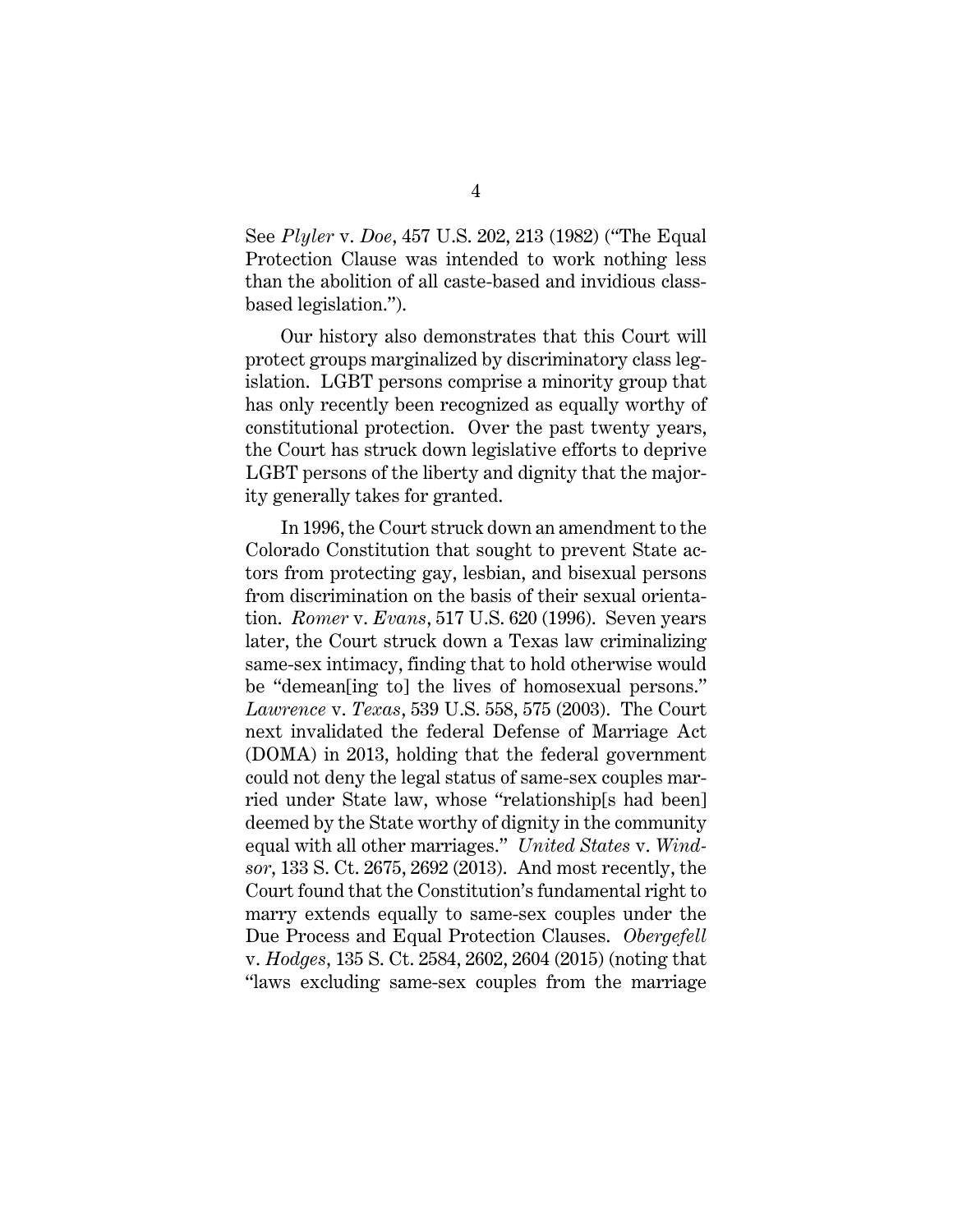right impose stigma and injury of the kind prohibited by our basic charter").

Since *Obergefell*, the Court has continued to enforce the requirement of equality recognized by these decisions. In *V.L.* v. *E.L.*, the Court required the Alabama Supreme Court to grant full faith and credit to a Georgia court judgment making a woman the legal parent of the children she had adopted and raised with her same-sex partner since the children's births. 136 S. Ct. 1017, 1022 (2016). And earlier this year, in *Pavan* v. *Smith*, the Court held that Arkansas must provide married samesex parents the same protections it provides to other married parents on an equal basis. 137 S. Ct. 2075, 2078 (2017) (affirming State may not deny married same-sex couples access to the "constellation of benefits that the Stat[e] ha[s] linked to marriage" (quoting *Obergefell*, 135 S. Ct. at 2601)).

Together, these decisions have firmly established the fundamental principle that LGBT persons must be treated as equals under the law, and that laws seeking to exclude them from full participation in society run afoul of the Constitution.

## II. HB 1523 IS CLASS LEGISLATION THAT UNCON-STITUTIONALLY DISCRIMINATES AGAINST LGBT **PERSONS**

But the Court's rulings have not stopped the efforts of groups who would have LGBT persons remain second-class citizens. At every step, these groups have gone back to the drawing board, attempting to devise more creative means to implement anti-LGBT discrimination and return to the prior unbalanced status quo.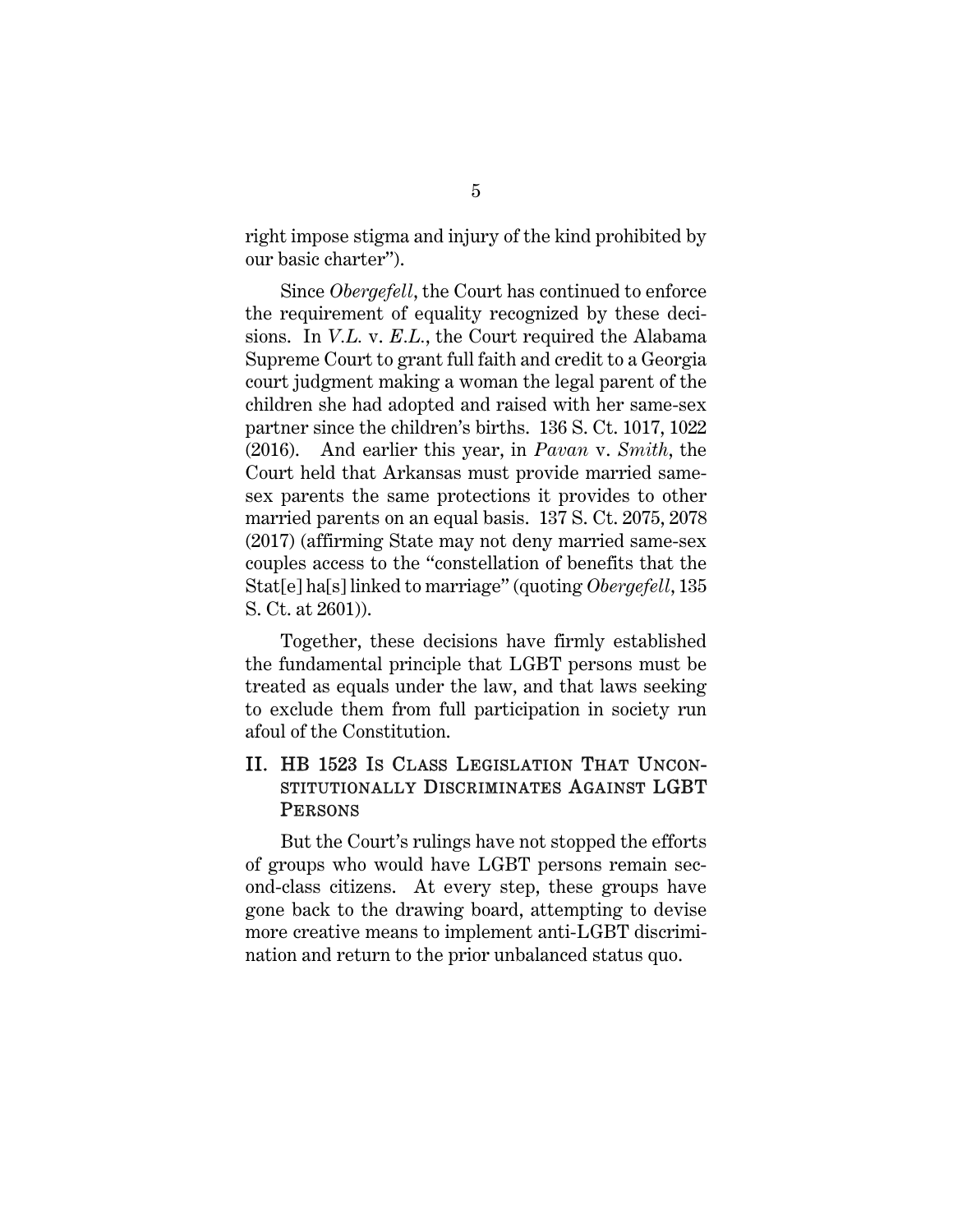## A. HB 1523 Seeks To Abolish Constitutional Protections For LGBT Persons Set Forth In *Romer*

HB 1523, which was introduced in the legislative session immediately following *Obergefell*, seeks to erode this Court's decisions and enshrine anti-LGBT discrimination into Mississippi law.

HB 1523 grants special legal protections to those who harbor three "sincerely held religious beliefs or moral convictions," described as follows:

(a) Marriage is or should be recognized as the union of one man and one woman;

(b) Sexual relations are properly reserved to such a marriage; and

(c) Male (man) or female (woman) refer to an individual's immutable biological sex as objectively determined by anatomy and genetics at time of birth.

HB 1523 (§ 11-62-3) (the "Section 2 Beliefs").

 $\overline{a}$ 

HB 1523 provides that no Mississippi State actor including any political subdivisions of the State, any individuals acting under color of State law, and, importantly, State courts—may not "[i]mpose \* \* \* [any] penalty or injunction" against persons who assert that they acted pursuant to a Section 2 Belief. HB 1523 (§§ 11-62-5, 11-62-7, 11-62-9). In so doing, HB 1523 facilitates and immunizes discrimination against LGBT Mississippians<sup>2</sup> in a range of activities, from celebrating

<sup>2</sup> HB 1523 technically also discriminates against unmarried persons who engage in consensual, adult sexual intimacy, including non-LGBT unmarried persons. HB 1523 (§ 11-62-3(b)). But the fact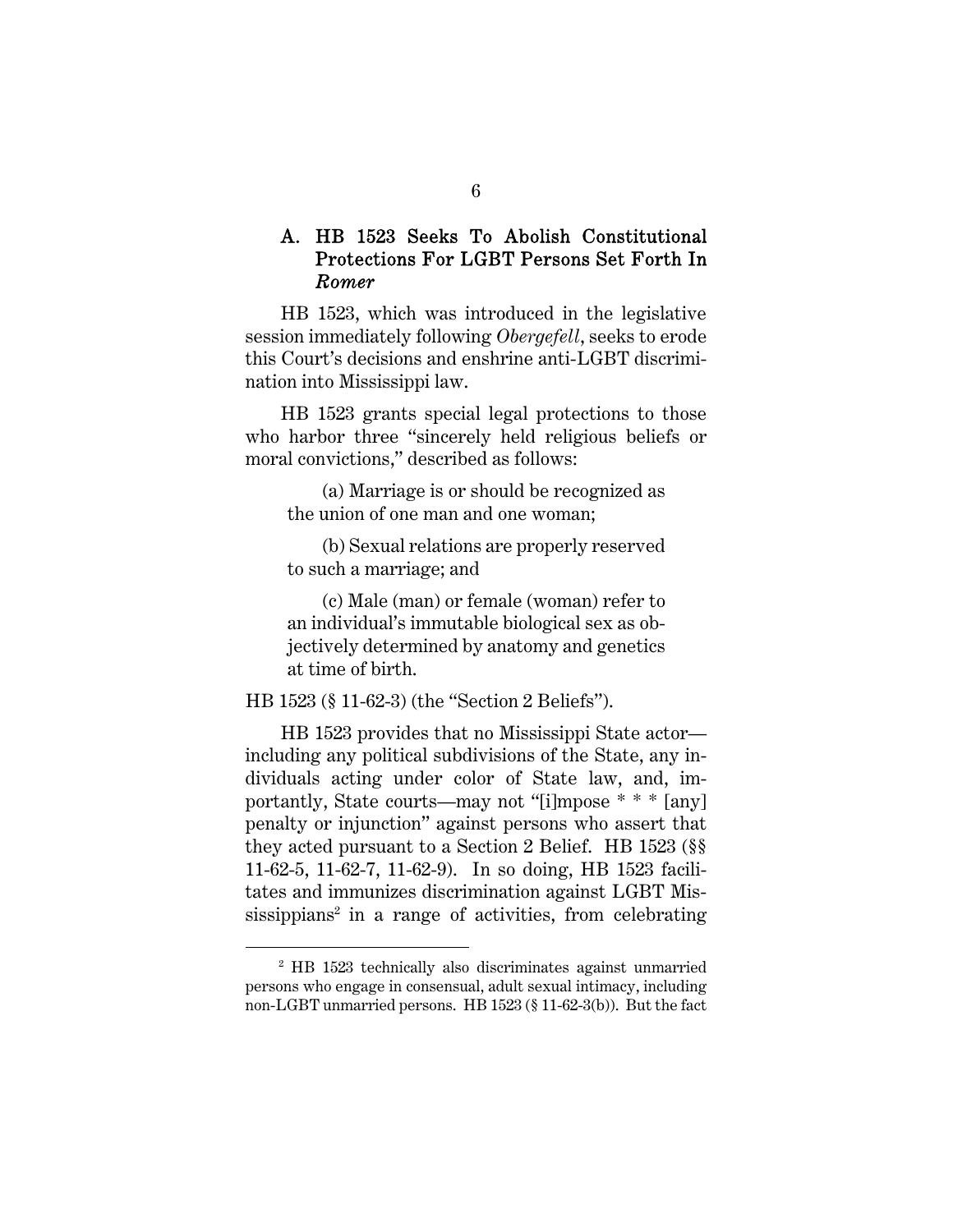marriages, *id.*  $(\S 11-62-5(1)(a), (5)$ , and  $(8)$ ), to forming a family,  $id.$  (§ 11-62-5(2)-(3)), to medical care and counseling, *id.* (§ 11-62-5(4)).

This is impermissible class legislation, as this Court's decision in *Romer* makes plain. In *Romer*, at issue was an amendment to the Colorado Constitution passed by statewide referendum in 1992 (Amendment 2) that sought to "prohibit[] all legislative, executive or judicial action at any level of state or local government designed to protect the named class," which included gay, lesbian, and bisexual persons. 517 U.S. at 624. Amendment 2 also "operate[d] to repeal and forbid all laws or policies providing specific protection for gays or lesbians from discrimination by every level of Colorado government." *Id.* at 629. Like petitioners here, the plaintiffs in *Romer* filed suit because "[t]hey alleged that enforcement of Amendment 2 would subject them to immediate and substantial *risk of discrimination* on the basis of their sexual orientation." *Id.* at 625 (emphasis added).

that HB 1523 discriminates against another class of Mississippians neither changes the fact that its primary motivation and effect is discrimination against LGBT Mississippians, nor renders it constitutional. See *Hunter* v. *Underwood*, 471 U.S. 222, 231 (1985) ("[A]n additional purpose to discriminate against poor whites would not render nugatory the purpose to discriminate against all blacks  $***$ .").

Indeed, the Court has held that discrimination against unmarried persons is also unconstitutional under both the Equal Protection Clause, see *Eisenstadt* v. *Baird*, 405 U.S. 438, 453 (1972) ("[W]hatever the rights of the individual  $***$  may be, the rights must be the same for the unmarried and the married alike."), and the Due Process Clause's right to liberty as articulated in *Lawrence*, 539 U.S. at 578-579.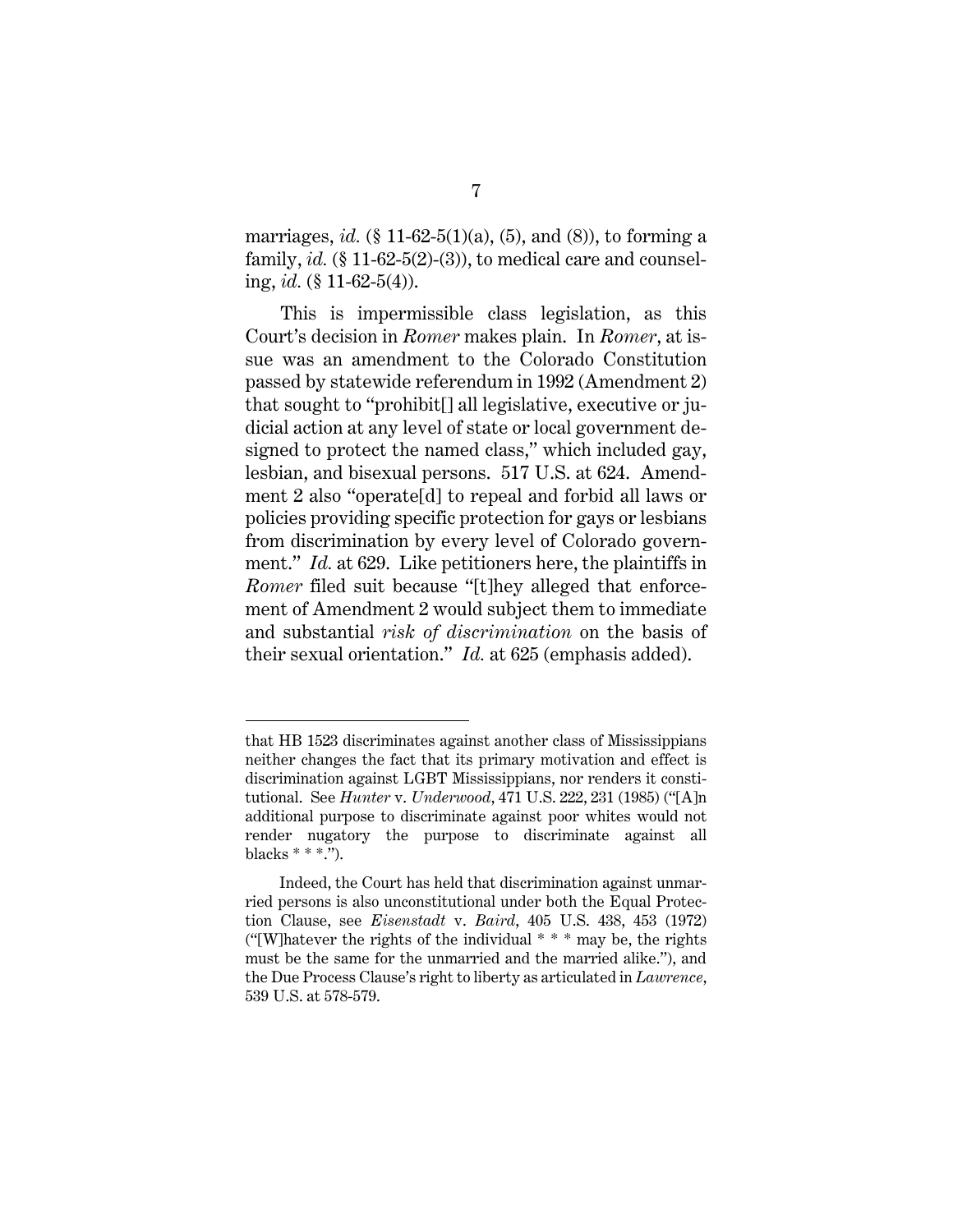HB 1523 is remarkably similar to Amendment 2 in its effect. Like Amendment 2, HB 1523 prohibits any action by State or local government to keep individuals from discriminating against LGBT persons, so long as the discriminating individual asserts a Section 2 Belief as a justification for their actions. HB 1523 also specifically preempts any other laws or policies that might conflict with its provisions, accomplishing Amendment 2's aim of repealing all existing antidiscrimination provisions for the targeted class. HB 1523 (§ 11-62-15(3)). In effect, then, HB 1523 prevents State actors from protecting the same class as Amendment 2—plus unmarried heterosexual couples and transgender persons—from discrimination.3

In striking down Amendment 2, the *Romer* Court noted that "disqualification of a class of persons from the right to seek specific protection from the law is unprecedented in our jurisprudence," and that where the legislation at issue "has the peculiar property of imposing a broad and undifferentiated disability on a single named

<sup>3</sup> Any argument that HB 1523 does not seek to discriminate against LGBT persons must fail. LGBT persons disproportionately engage in the conduct relevant to the Section 2 Beliefs—marrying a person of the same sex, engaging in sexual intimacy outside of a heterosexual marriage, and identifying with a gender different from sex assigned at birth—relative to the non-LGBT population. As the Court said in 1993, where targeted conduct is engaged in "exclusively or predominantly by a particular class of people, an intent to disfavor that class can readily be presumed." See *Bray* v. *Alexandria Women's Health Clinic*, 506 U.S. 263, 270 (1993) ("A tax on wearing yarmulkes is a tax on Jews."); see also *Christian Legal Soc'y* v. *Martinez*, 561 U.S. 661, 689 (2010) (no distinction between status and conduct, where conduct closely correlated with sexual orientation).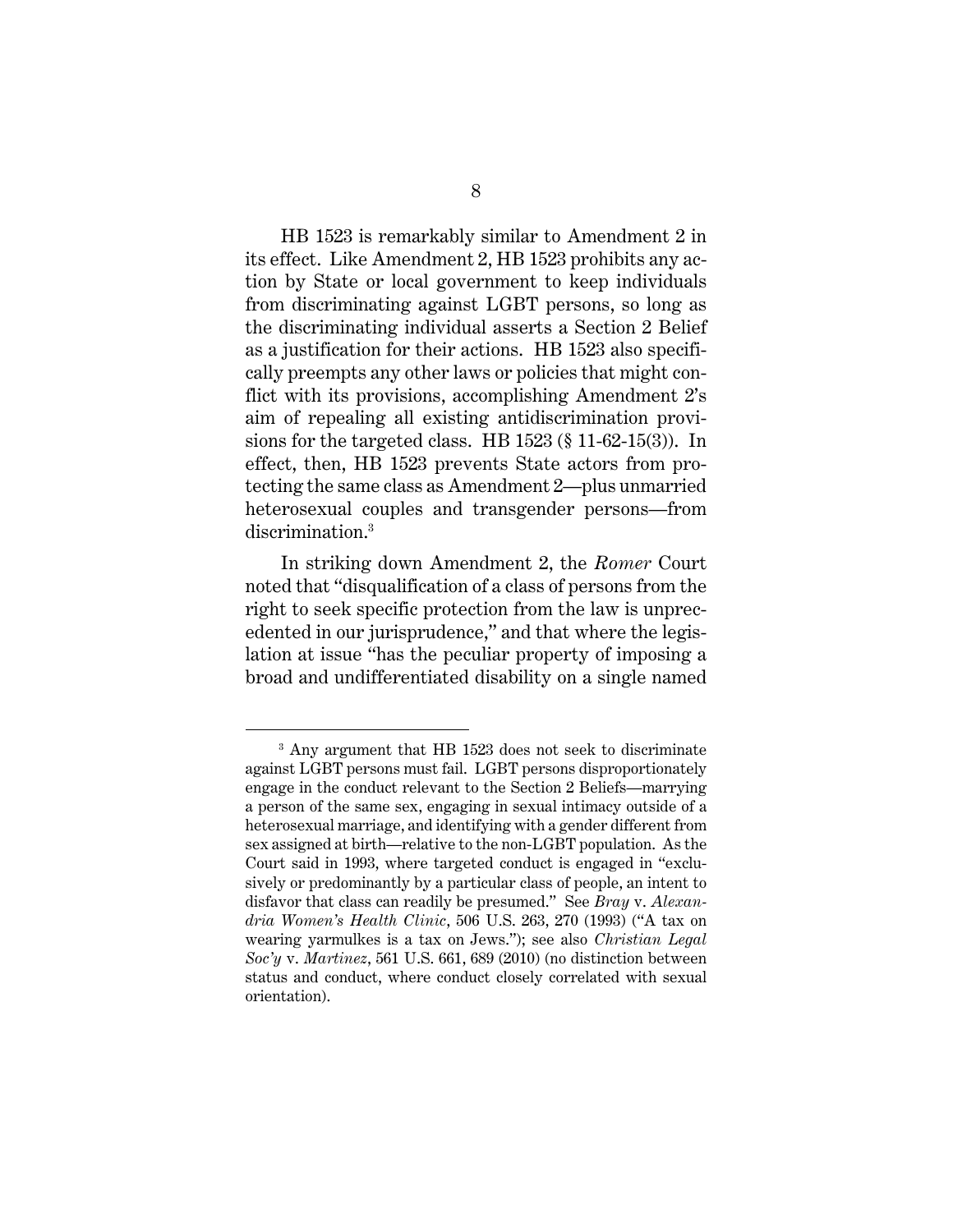group, [it is] an exceptional and \* \* \* invalid form of legislation." 517 U.S. at 632-633. Since HB 1523 imposes a sweeping disability upon LGBT persons, it must be struck down as invalid as well.

#### B. HB 1523 Causes Myriad Harms To LGBT Persons

The injuries caused by HB 1523 are multifaceted and far-reaching.

For example, HB 1523 immediately extinguishes LGBT persons' rights under existing antidiscrimination ordinances and policies whenever the discriminating individual asserts a Section 2 Belief. Prior to HB 1523, the City of Jackson—Mississippi's capital and most populous city—affirmatively protected LGBT residents and visitors by ordinance from discrimination on the basis of sexual orientation and gender identity. See Jackson Mun. Code § 86-226. LGBT persons were also protected by antidiscrimination policies in certain public school districts and universities in the State, as well as by antidiscrimination policies that state-run healthcare providers had in place. HB 1523 gutted the protections these ordinances and policies provided by rendering a Section 2 Belief an absolute defense to any legal action alleging LGBT discrimination by "[a]ny private party \* \* \* suing under or enforcing a law, ordinance, rule or regulation of the state or political subdivision of the state," HB 1523  $(\S \S 11-62-7, 11-62-9, 11-62-17(2)(d))$  and by expressly setting forth that HB 1523 "applies to, and in cases of conflict supersedes, any ordinance, rule, regulation, order, opinion, decision, practice or other exercise of the state government's authority that impinges upon the free exercise of religious beliefs and moral convictions protected by this act," *id.* (§ 11-62-15(3)).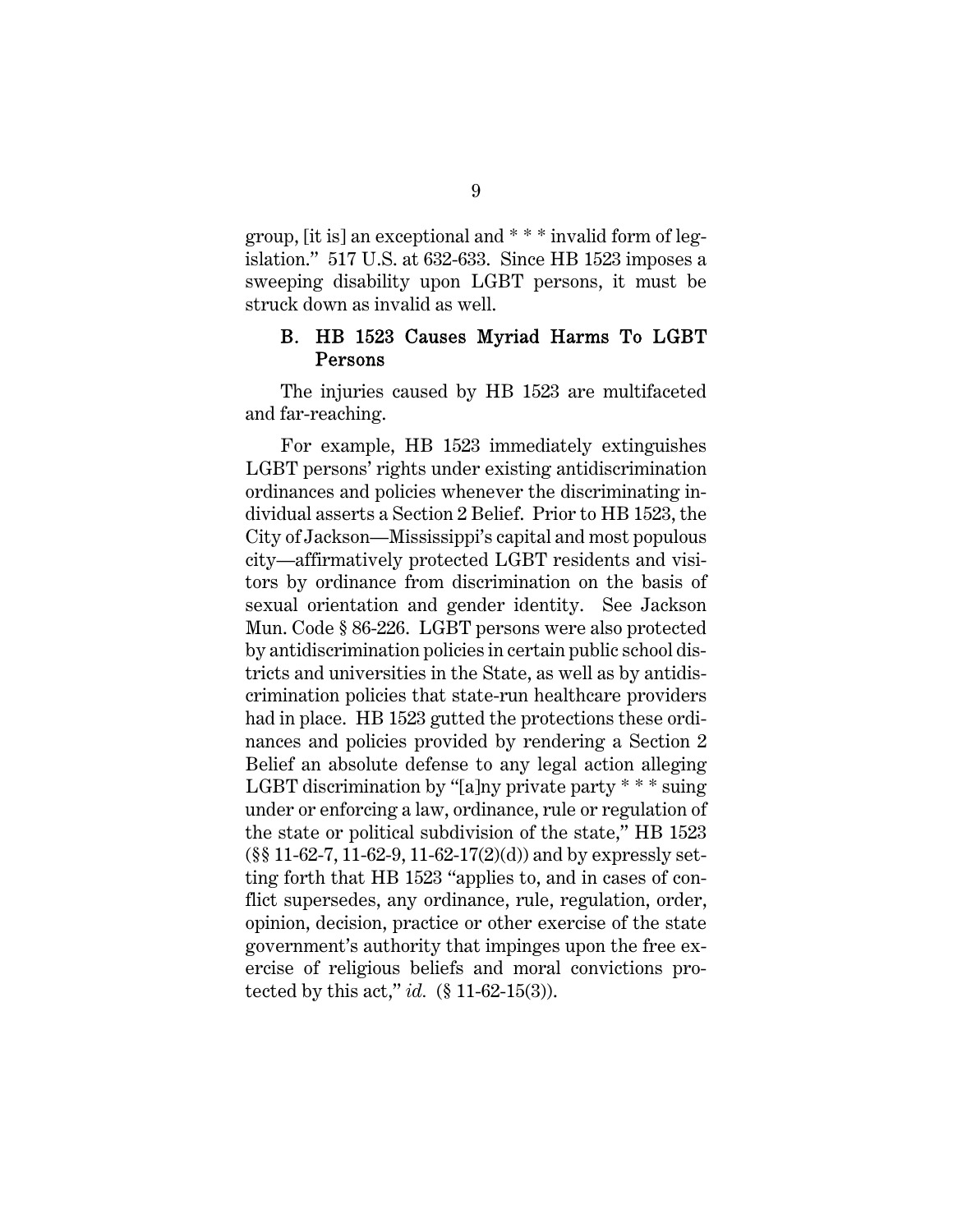HB 1523 also permits any adoption or foster care organization having an undefined religious affiliation to prevent LGBT persons from accessing the organization's adoption or foster care services, or related services. HB 1523 (§ 11-62-5(2)); see also *id.* (§ 11-62-17(4)) (defining "religious organization" as any "religious \* \* \* entity," whether or not it is affiliated with a "church or other house of worship"). HB 1523 thus severely inhibits LGBT persons and couples' abilities to start families, given the State's reliance upon religiously-affiliated organizations to provide foster care<sup>4</sup> and adoption<sup>5</sup> services.

Additionally, HB 1523 allows religious organizations to discriminate against LGBT minors in State care, including those in the foster care system or awaiting adoption. By the plain text of the statute, an adoption or foster care agency operated by a religious organization can decline to place a minor in an adoptive setting based upon that minor's sexual orientation or gender identity, or can place LGBT minors with families that deny and

<sup>4</sup> See Arielle Dreher, *Fostering Children on a Faith-based Fast Track*, Jackson Free Press (Sept. 21, 2016) (describing initiative by respondent Bryant to partner the Mississippi Department of Child Protective Services with a "faith-based nonprofit" to develop a program to provide expedited review for prospective foster parents who "attend an orientation developed and presented from a faith-based perspective" to address demands on foster care system).

<sup>5</sup> In effect, HB 1523 reinstates Mississippi's infamous adoption ban, which before it was struck down as unconstitutional prohibited same-sex couples from adopting children at all. See Miss. Code. Ann. § 93-17-3(5); *Campaign for S. Equality* v. *Miss. Dep't of Human Servs.*, 175 F. Supp. 3d 691, 709-710 (S.D. Miss. 2016) (holding that Mississippi's same-sex adoption ban violated the Equal Protection Clause, and enjoining the statute).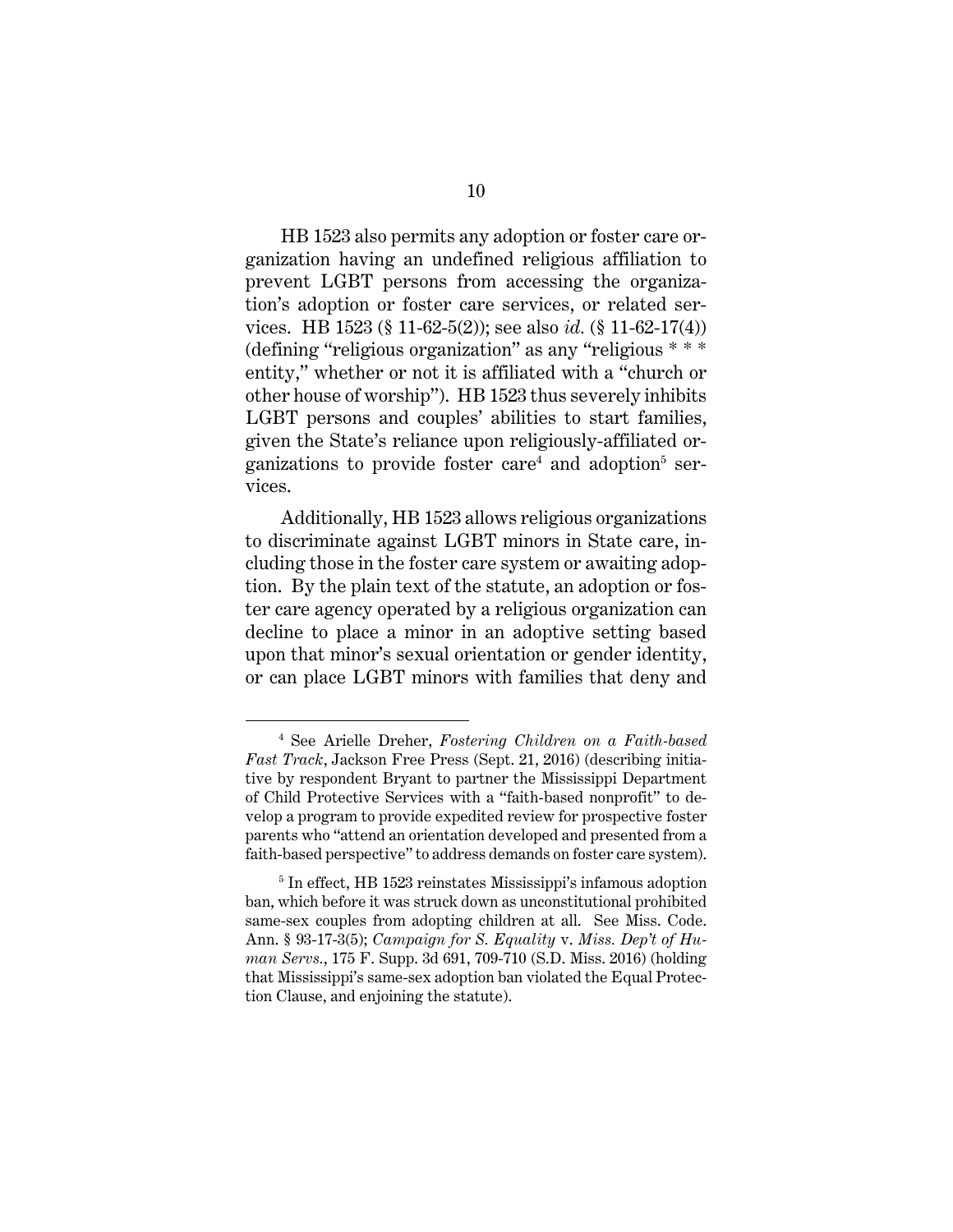reject their sexual orientation or gender identity. HB 1523 thus embodies a continued attempt by the Mississippi legislature to discriminate against LGBT persons in some of the most intimate areas of their lives.

HB 1523 also inflicts significant dignitary and social harms upon LGBT persons. HB 1523 authorizes those who hold certain specified beliefs to discriminate against individuals who marry a person of the same sex, despite *Obergefell*'. The statute permits them to discriminate against persons who engage in intimacy outside of a marriage between a man and a woman, despite *Lawrence.*<sup>6</sup> And it permits them to disregard the gender identity of transgender persons, despite their protection under the Equal Protection Clause and federal sex discrimination laws. See, *e.g.*, *Whitaker* v. *Kenosha Unified Sch. Dist.*, 858 F.3d 1034, 1051 (7th Cir. 2017) (holding that Title IX prohibits discrimination against transgender students), petition for cert. pending, No. 17-301 (filed Aug. 25, 2017)); *Glenn* v. *Brumby*, 663 F.3d 1312, 1318 (11th Cir. 2011) ("All persons, whether transgender or not, are protected from discrimination on the basis of gender stereotype.").

This State-sponsored relegation of LGBT persons to second-class status creates a stigmatic harm that itself amounts to a denial of the equal protection of the laws.

<sup>6</sup> Mississippi's sodomy statute was effectively abolished by *Lawrence* v. *Texas*, 539 U.S. 558 (2003), but there remain significant concerns about its continued enforcement and the collateral effects of past convictions. See Compl., *Doe* v. *Hood*, No. 3:16-cv-789 (S.D. Miss. Oct. 7, 2016) (alleging "Mississippi continues to enforce its criminal statute prohibiting sodomy" (citing Miss. Code. Ann. § 97- 29-59)).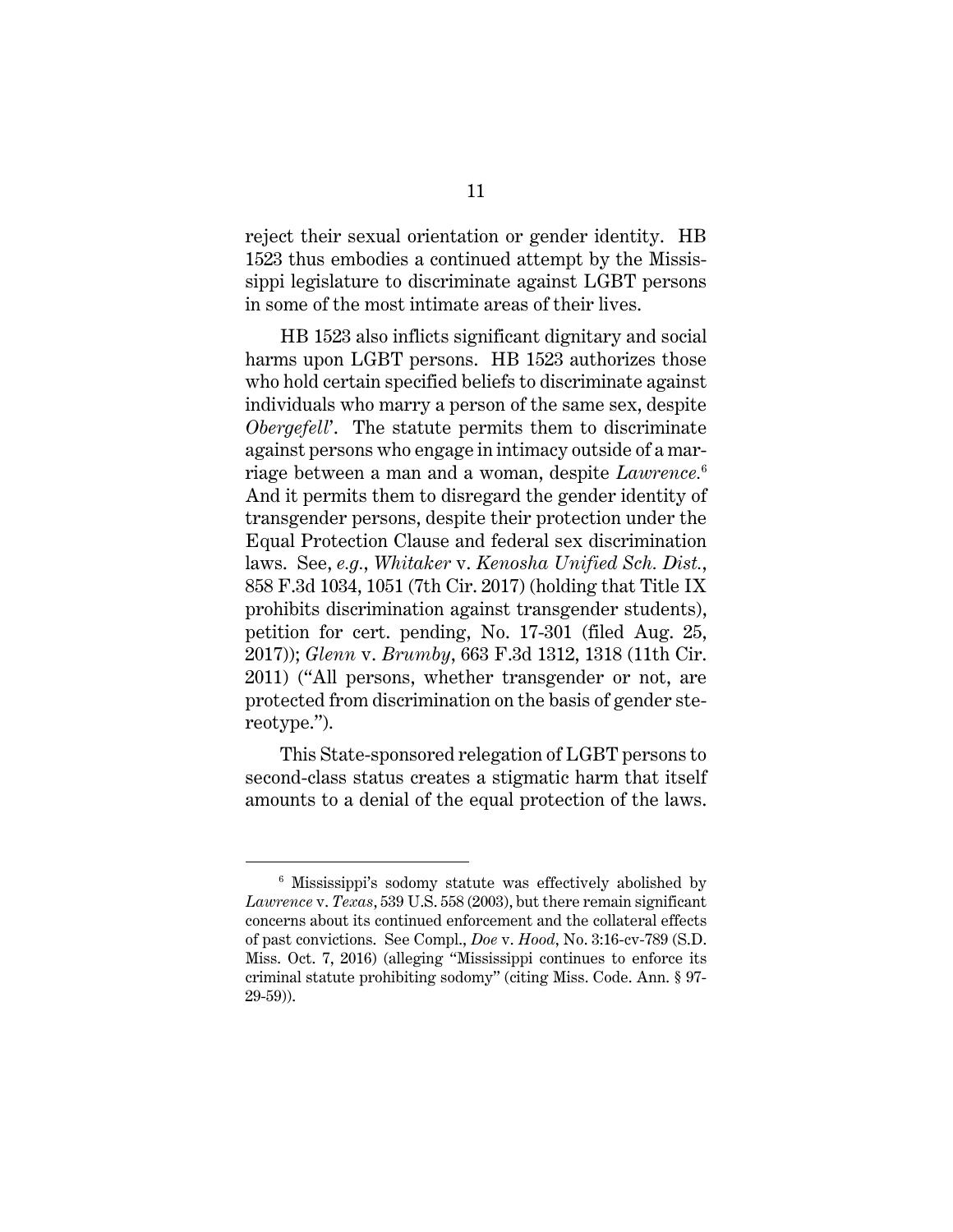For example, HB 1523 permits government clerks to refuse to provide marriage licenses for same-sex couples. HB 1523 (§ 11-62-5(8)). That HB 1523 condones this affront to an LGBT couple deeply undermines the central promise of *Obergefell*: that the Constitution requires that LGBT persons be accorded "equal dignity in the eyes of the law." 135 S. Ct. at 2608. While *Obergefell* sought to remove the "instability and uncertainty" imposed upon LGBT persons and their families by the denial of equal recognition under state marriage laws, *id.* at 2607, HB 1523 forces LGBT persons back into a state of uncertainty and instability as to whether their marriages and other rights will be recognized—and whether the law truly treats them as equals. As the *Obergefell* Court recognized, these dignitary harms are constitutionally intolerable. *Id.* at 2608.

These harms to LGBT persons, to which the majority is not subjected, render HB 1523 unconstitutional under the Fourteenth Amendment and, as discussed *infra* pp. 17-18, suffice to confer standing on petitioners to challenge HB 1523 here.

## III. HB 1523'S CASTING AS PROTECTIVE OF MORAL AND RELIGIOUS VALUES DOES NOT RENDER THE STATUTE CONSTITUTIONAL

HB 1523 remains invalid class legislation even if its proponents describe the law as protecting specific moral and religious beliefs. See HB 1523 (§ 11-62-1) (entitled "Protecting Freedom of Conscience from Government Discrimination Act"). As the Court recently cautioned: "Many who deem same-sex marriage to be wrong reach that conclusion based on decent and honorable religious or philosophical premises \* \* \*. But when that sincere,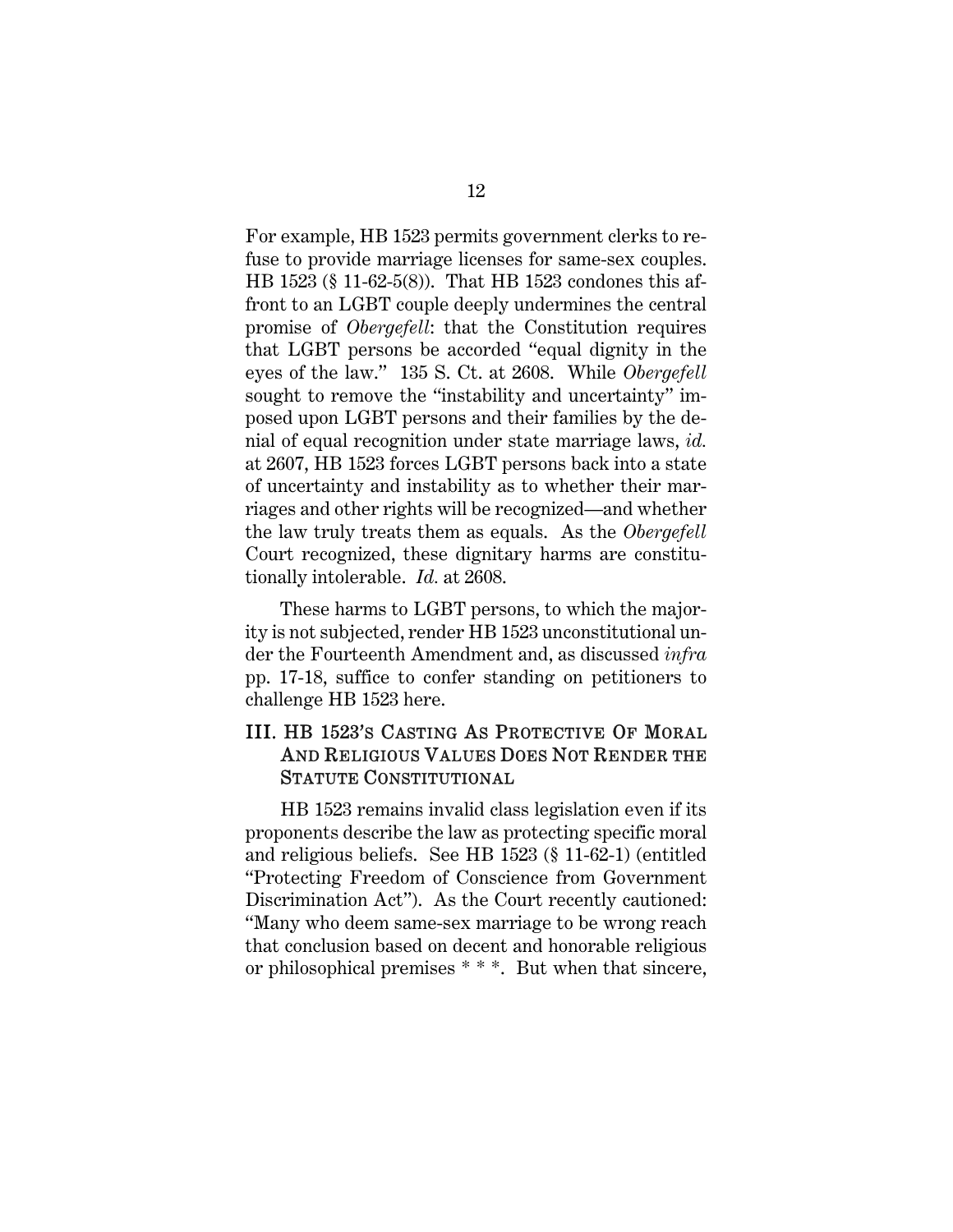personal opposition becomes enacted law and public policy, the necessary consequence is to put the imprimatur of the State itself on an exclusion that soon demeans or stigmatizes those whose own liberty is then denied." *Obergefell*, 135 S. Ct. at 2602. The question is not whether HB 1523's proponents have sincerely held religious beliefs and moral convictions, but whether these beliefs can justify invidious class legislation that causes LGBT persons harm.

The Court has made clear that moral and religious objections to LGBT persons do not justify laws that single them out for disparate treatment. In *Romer*, the Court noted that "[t]he primary rationale the State offers for Amendment 2 is respect for other citizens' freedom of association, and in particular the liberties of landlords or employers *who have personal or religious objections to homosexuality*." 517 U.S. at 635 (emphasis added). In response to such justifications, the *Romer* Court said: "We cannot say that Amendment 2 is directed to any identifiable legitimate purpose or discrete objective," and that Amendment 2 "classifie[d] homosexuals not to further a proper legislative end but to make them unequal to everyone else." *Ibid*.; see also *Windsor,*  133 S. Ct. at 2693 ("The Constitution's guarantee of equality 'must at the very least mean that a bare congressional desire to harm a politically unpopular group cannot' justify disparate treatment of that group." (quoting *Dep't of Agric.* v. *Moreno*, 413 U.S. 528, 534-535 (1973))); *Lawrence*, 539 U.S. at 582 (O'Connor, J., concurring in the judgment) ("Moral disapproval of [homosexuals], like a bare desire to harm the group, is an interest that is insufficient to satisfy rational basis review under the Equal Protection Clause."). HB 1523 similarly lacks a legitimate purpose, despite its proponents' efforts to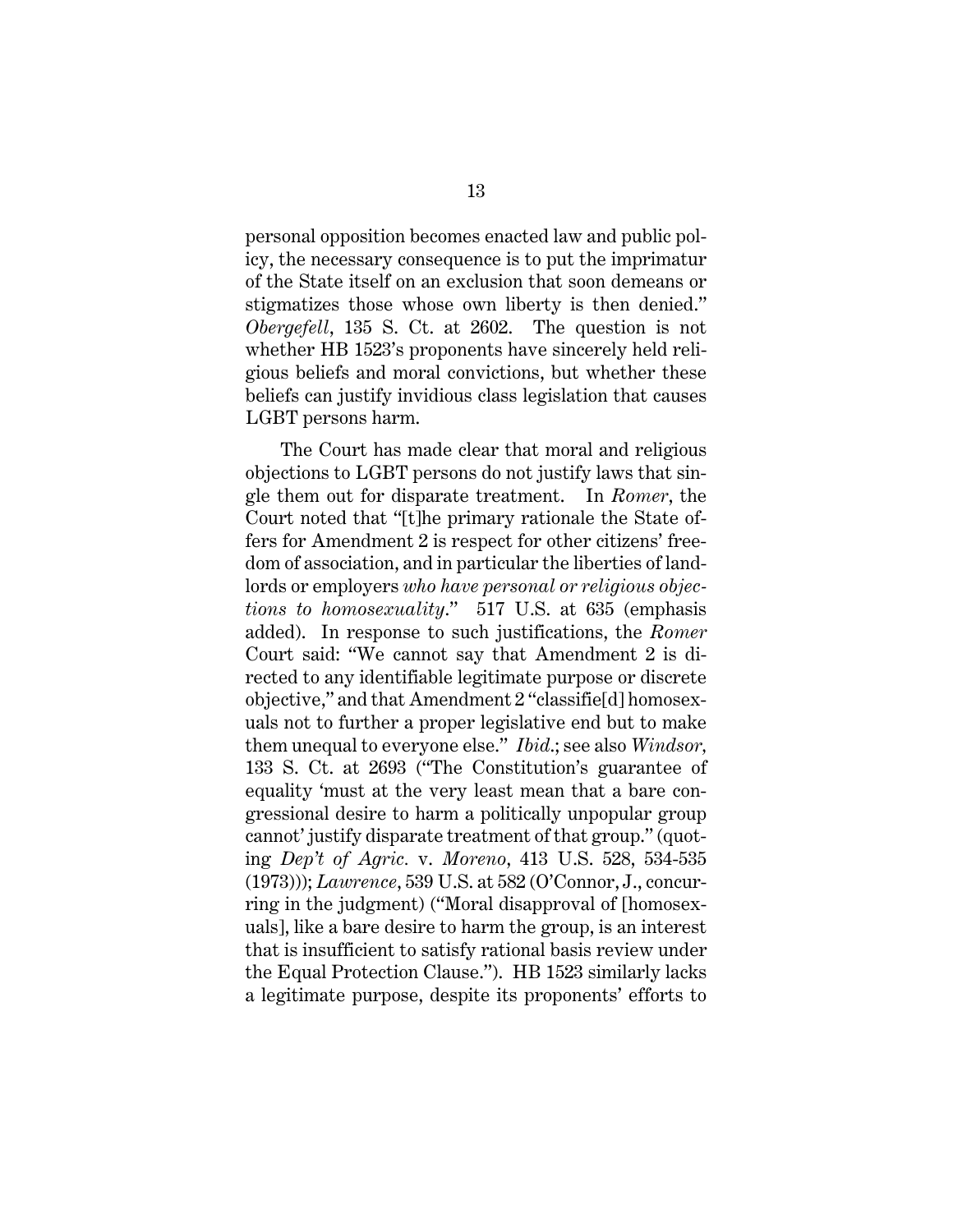justify its enforcement with similar objections to LGBT persons, see Geoff Pender, *Lawmaker: State Could Stop Marriage Licenses Altogether*, The Clarion-Ledger (June 26, 2015) (reporting that Mississippi House Speaker stated that *Obergefell* "is in direct conflict with God's design for marriage as set forth in the Bible"). Accordingly, HB 1523 violates the Constitution.

The State denies that it enacted HB 1523 to foster or facilitate anti-LGBT discrimination, even though the statute facially targets LGBT persons. But the Court need not accept a legislature's denial of a discriminatory purpose at face value. The Court may consider the circumstances and context of a law's enactment, *Vill. of Arlington Heights* v. *Metro. Hous. Dev. Corp.*, 429 U.S. 252, 267 (1977) (noting that the "specific sequence of events leading up to the challenged decision [ ] may shed some light on the decisionmaker's purposes"), as well as the law's anticipated effect, see, *e.g.*, *Hunter* v. *Underwood*, 471 U.S. 222, 227-233 (1985) (rejecting race-neutral justification and concluding law was enacted with racial animus and would result in disenfranchisement of African-American citizens). Here, as the district court correctly found, HB 1523's purpose and effect are to allow widespread discrimination against, and harm to, LGBT persons through the preference of certain specific religious beliefs.7 Pet. App. 81a, 85a (finding that HB 1523 was intended to put LGBT citizens "back in their place" after

<sup>7</sup> While not addressed herein, as set forth in the petition (at 13- 18), amici believe HB 1523 violates the Establishment Clause in addition to the Equal Protection Clause. Amici also support the Campaign for Southern Equality and Reverend Doctor Susan Hrostowski's petition seeking review of the Fifth Circuit's decision on this basis. See Petition for Writ of Certiorari, *Campaign for Southern Equality* v. *Bryant*, No. 17-642 (filed Oct. 30, 2017).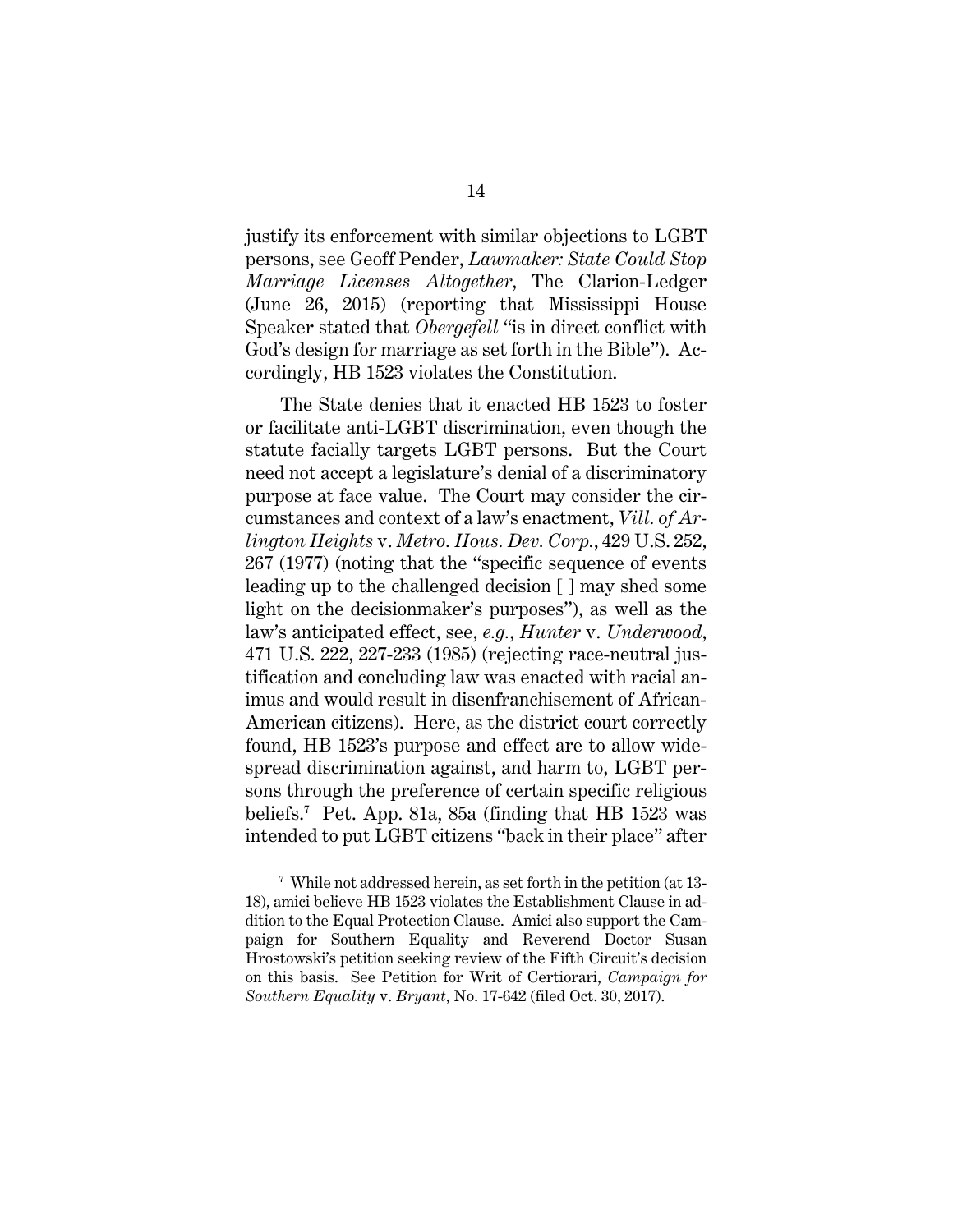the Court's decision in *Obergefell*: "Under the guise of providing additional protection for religious exercise, [HB 1523] creates a vehicle for state-sanctioned discrimination on the basis of sexual orientation and gender identity."). Such legislation is patently repugnant to the Fourteenth Amendment.

## IV. THE FIFTH CIRCUIT'S DECISION CONFLICTS WITH BOTH THE DECISIONS OF ITS SISTER CIRCUITS AND THIS COURT'S BINDING PRECEDENT

Despite the many harms to LGBT persons caused by HB 1523, the Fifth Circuit held that petitioners do not have standing to bring their claims because "[t]he failure of the Barber plaintiffs to assert anything more than a general stigmatic injury dooms their claim to standing." Pet. App. 18a. The Fifth Circuit's decision was wrong, and this Court should grant certiorari to remedy the error.

### A. The Fifth Circuit's Decision Conflicts With Those Of Its Sister Circuits

As a threshold matter, the Fifth Circuit's decision departs from the standing doctrine employed by other Circuits.

In *Hassan* v. *City of New York*, the Third Circuit recognized that the injury caused by the "indignity of being singled out [by one's government] for special burdens" constitutes "unequal treatment \* \* \* long [ ] recognized as judicially cognizable \* \* \* for standing purposes." 804 F.3d 277, 289 (2015) (quotation marks and citations omitted). Similarly, the Fourth Circuit has held that stigmatic injury is "sufficient to satisfy standing's injury requirement." *Bostic* v. *Schaefer*, 760 F.3d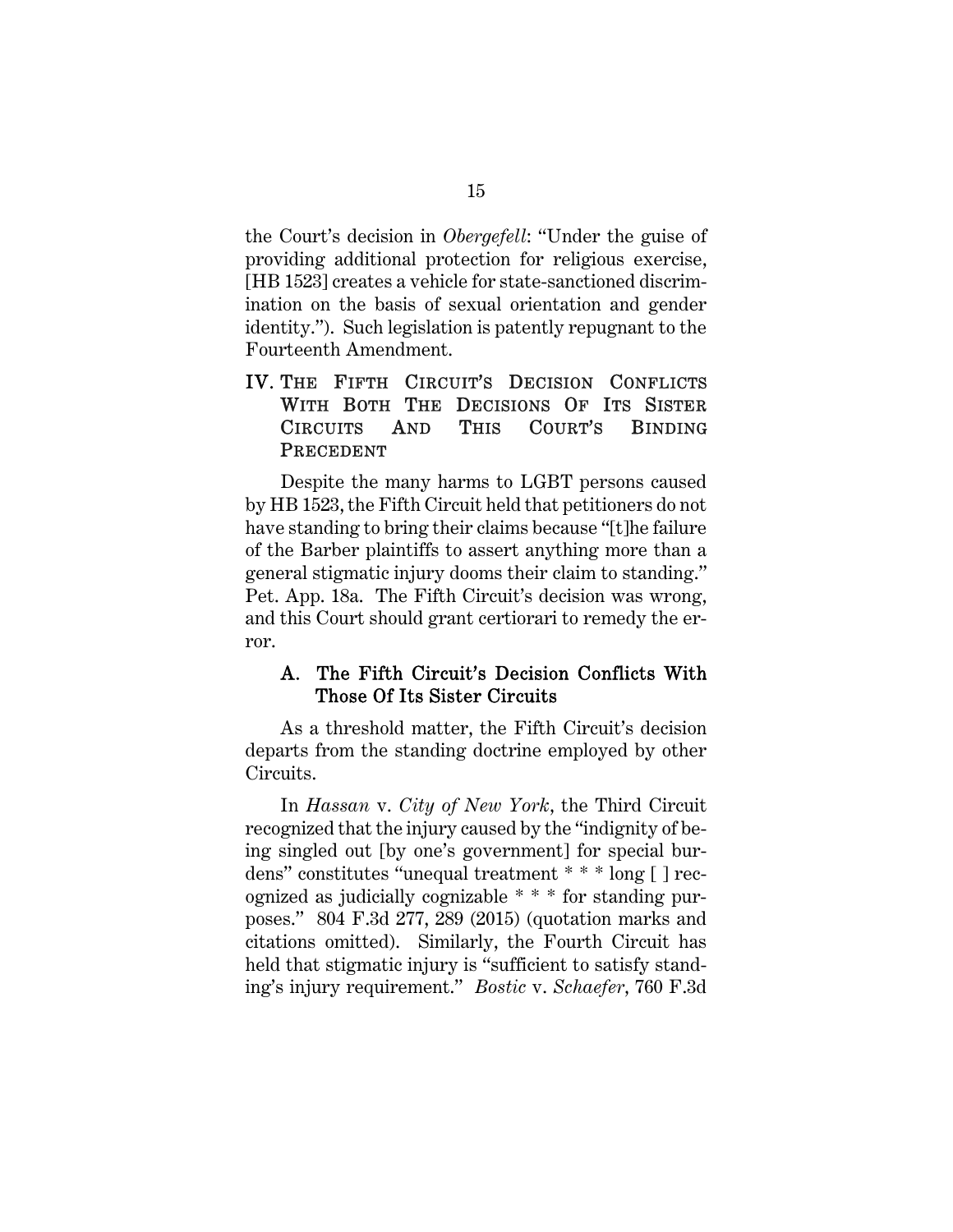352, 372 (finding that the Virginia Marriage Laws' denial of legal recognition for same-sex couples prevents them from "obtaining the emotional, social, and financial benefits that opposite-sex couples realize upon marriage," and causes same-sex couples stigmatic harm "sufficient to satisfy standing's injury requirement"), cert. denied, 135 S. Ct. 308 (2014).

The Fifth Circuit's decision to the contrary also ignores its own precedents that a person experiencing government discrimination has standing to mount an Equal Protection challenge. See, *e.g.*, *Time Warner Cable, Inc.* v. *Hudson*, 667 F.3d 630, 636 (2012) ("When the government targets certain [individuals] for the exclusion of benefits bestowed on similar parties, *no further showing of suffering based on that unequal positioning is required* for purposes of standing." (emphasis added) (internal quotation marks omitted)), cert. denied, 567 U.S. 924 (2012); *Moore* v. *U.S. Dep't of Agric. on Behalf of Farmers Home Admin.*, 993 F.2d 1222, 1224 (1993) (The "badge of inequality and stigmatization conferred by racial discrimination is a cognizable harm in and of itself providing grounds for standing."); *Walker* v. *City of Mesquite*, 169 F.3d 973, 980 (1999) (classification of homeowners by race is "an injury in and of itself"), cert. denied, 528 U.S. 1131 (2000).

 If the Court denies certiorari and the Fifth Circuit's decision remains law, the ability of LGBT persons to challenge laws intended to deny their rights will vary by jurisdiction (and be subject to further erosion by similar legislation elsewhere). The Court must provide the guidance necessary to ensure uniformity and consistency of standing jurisprudence throughout the federal system.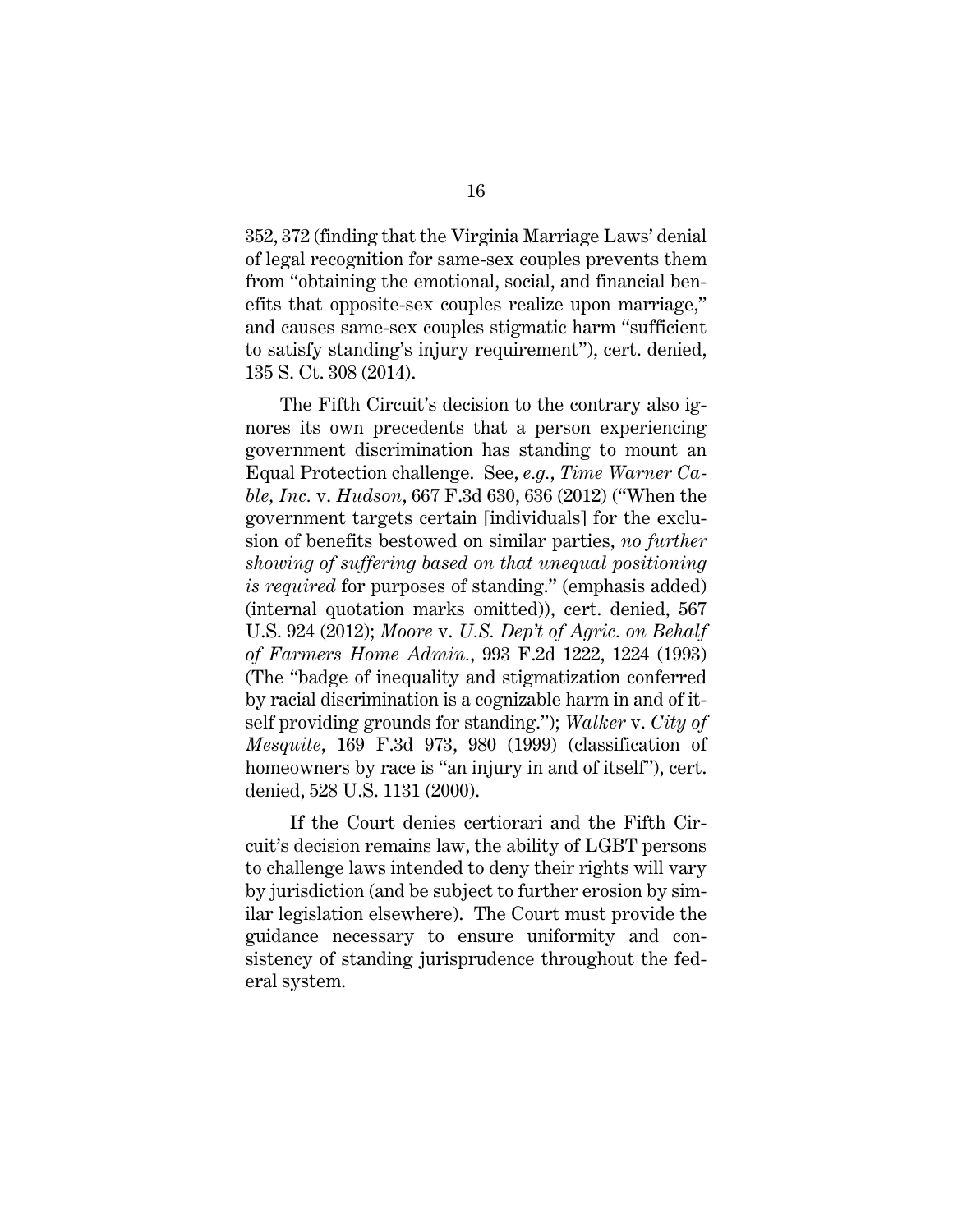## B. The Fifth Circuit Erred In Holding That Petitioners Lack Standing To Assert A Denial Of Equal Protection

The injuries inflicted upon LGBT persons by HB 1523 are "concrete, particularized, and actual or imminent," *Clapper* v. *Amnesty Int'l USA*, 568 U.S. 398, 409 (2013), and readily support petitioners' standing to challenge the statute. As described *supra* pp. 9-12, HB 1523 subjects LGBT persons to unequal treatment in some of the most intimate and foundational aspects of their lives, from marriage to mental health care to parenting children. HB 1523 thus interferes with petitioners' lives in a "personal and individual way," *Lujan* v. *Defenders of Wildlife*, 504 U.S. 555, 560 n.1 (1992), stigmatizing petitioners as inferior members of their own communities. Compare *Smith* v. *City of Cleveland Heights*, 760 F.2d 720, 723 (6th Cir. 1985) (finding stigmatic injury sufficient to support standing where the challenged government action is "tailored expressly" to the plaintiff's place in "the very community in which he lives"), cert. denied, 474 U.S. 1056 (1986), with *Valley Forge Christian Coll.*  v. *Ams. United for Separation of Church & State, Inc.*, 454 U.S. 464, 487 (1982) (plaintiffs failed to allege personal impact of land transfer in another state). In so doing, HB 1523 imposes a government-sanctioned badge of inferiority on Mississippi's LGBT citizens, "solely because of their membership in a disfavored group." *Heckler* v. *Mathews*, 465 U.S. 728, 739-740 (1984).

These harms support standing. As the district court correctly held, LGBT persons are the object of HB 1523. Pet. App. 62a (finding that Mississippi enacted HB 1523 "in direct response to *Obergefell*," and that the law was "intended to benefit some citizens at the expense of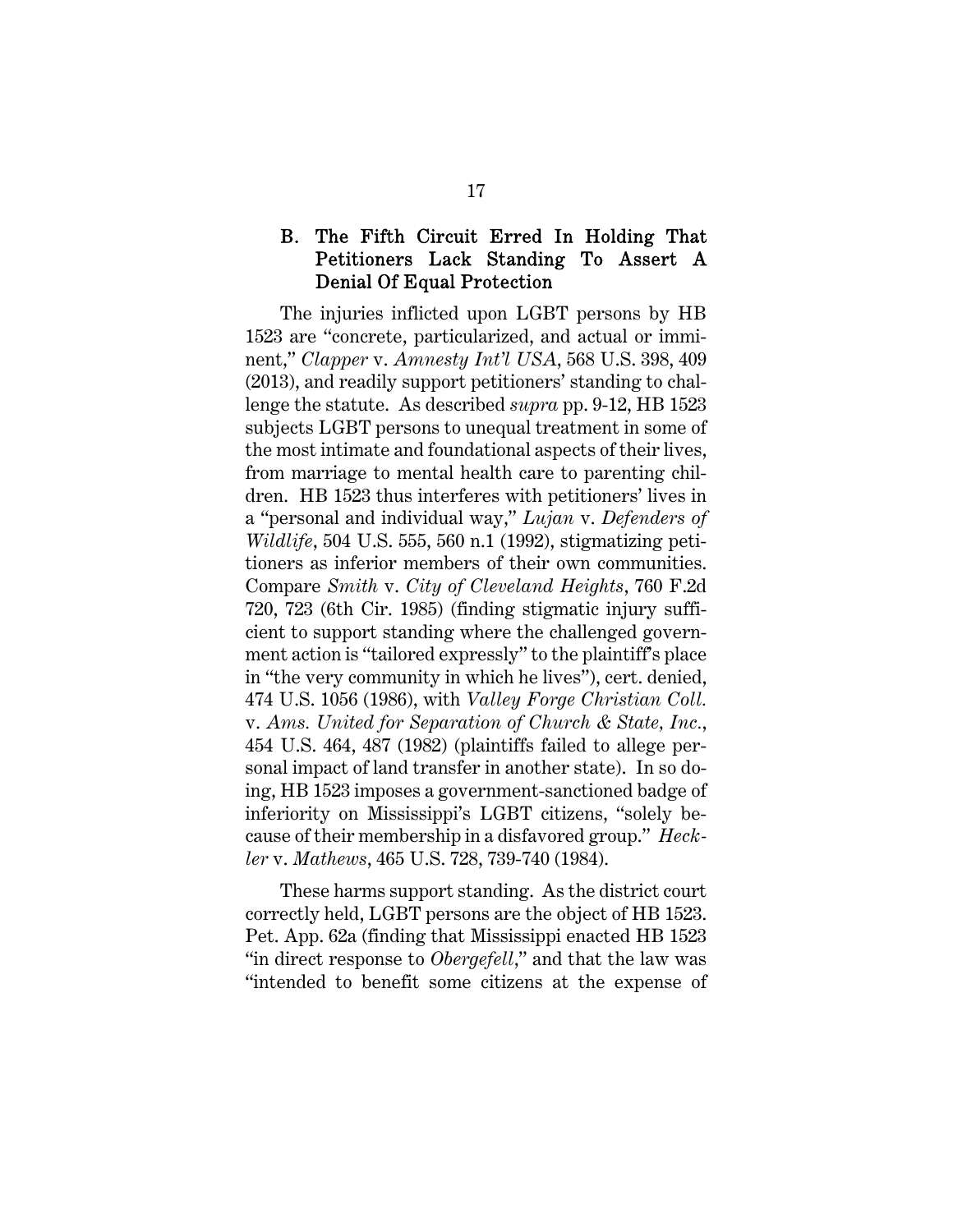LGBT and unmarried citizens"). As this Court has held, when a plaintiff is the object of the challenged government action, "there is ordinarily little question that the action \* \* \* has caused him injury, and that a judgment preventing or requiring the action will redress it." *Lujan*, 504 U.S. at 561-562; see also *Ne. Fla. Chapter of the Associated Gen. Contracts of Am.* v. *City of Jacksonville*, 508 U.S. 656, 666 (1993) (holding that standing is established "[w]hen the government erects a barrier making it more difficult for members of one group to obtain a benefit than it is for members of another group").

The harms suffered by petitioners are directly traceable to the enactment of HB 1523, and only invalidation of the entire law will redress the injuries suffered by petitioners and their fellow LGBT Mississippians. *Cf. Smith*, 760 F.2d at 724 (finding redressability satisfied where enjoinment of discriminatory policy would "erase the source of [the plaintiff's] stigmatic injury"). Such a result is required here.

As the Court noted in *Obergefell*, "[o]utlaw to outcast may be a step forward, but it does not achieve the full promise of liberty." 135 S. Ct. at 2600. HB 1523 is a clear attempt to deprive LGBT Mississippians of this promise, and the Court should strike it down to ensure that LGBT Mississippians may enjoy the same liberty and dignity enjoyed by the rest of their fellow citizens.